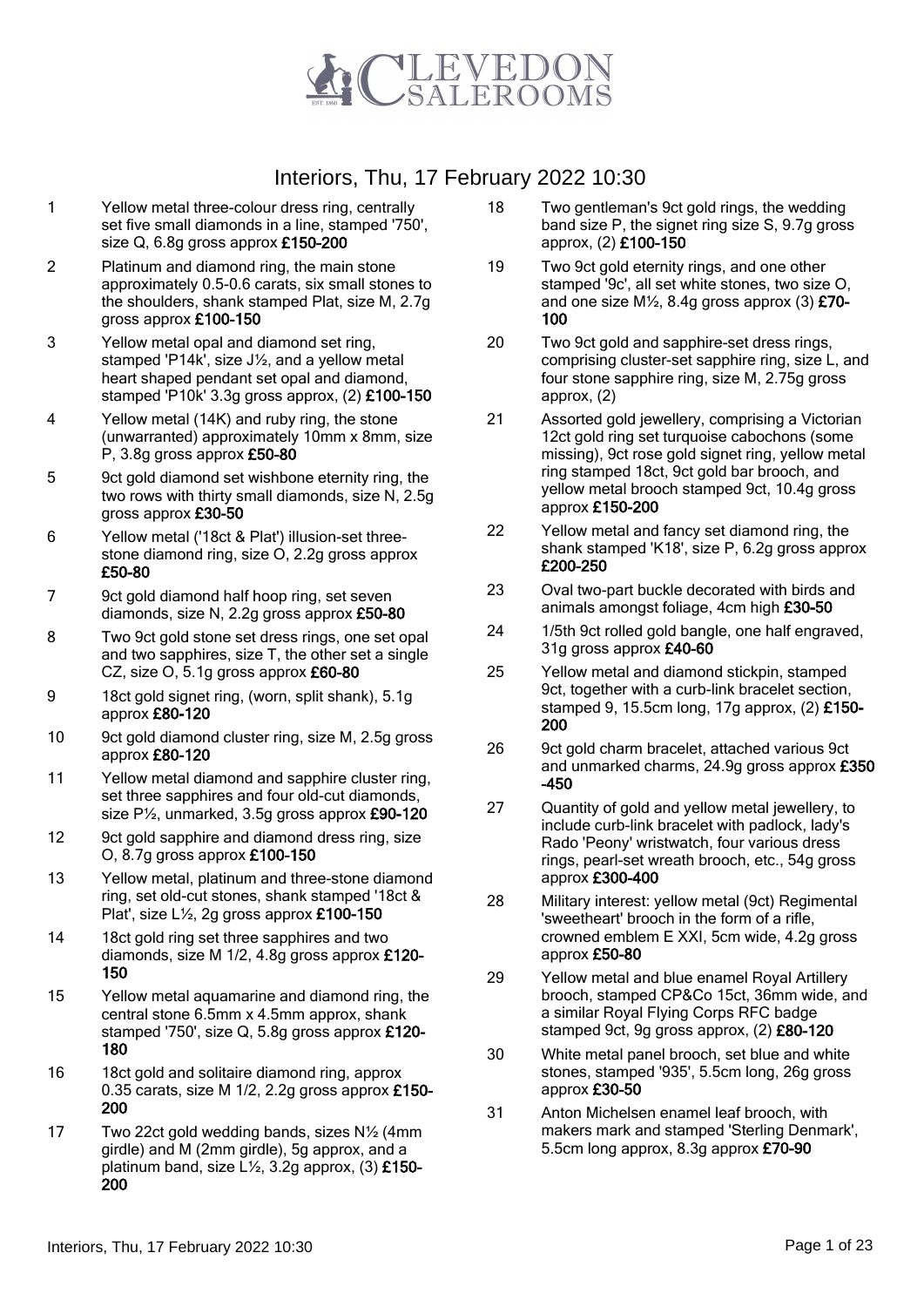

- 32 9ct gold frog brooch, the body set with diamonds, the eyes sapphires, 4.4g gross approx £100-150
- 33 Yellow metal brooch, necklace and gilt metal cross, 5g gross approx £30-40
- 34 9ct gold necklace of graduated 'herringbone' links, 40cm long, 36g approx £300-400
- 35 Cultured pearl necklace, the uniform row of fiftytwo pearls, each 7mm diameter approx, the yellow metal clasp stamped '375', 42cm long approx, cased £40-60
- 36 Tinted cultured freshwater pearl necklace, the yellow metal clasp stamped '585', 45cm long approx £40-60
- 37 Yellow metal belcher-link necklace stamped 9ct, 50.5cm long, 8.3g approx £80-120
- 38 18ct gold, diamond set cross pendant on a fine snake chain, 42cm long approx, 6.8g gross approx £120-180
- 39 Yellow metal (750) circular pendant on a fine snake chain, 42.5cm long approx, 10.8g gross approx £200-300
- 40 18ct gold diamond set star pendant, with a 9ct gold chain, 42cm long approx, 14.8g gross approx £300-400
- 41 9ct gold cameo brooch, 9ct gold ring set amethyst-coloured stone, size Q, a '9ct' bar brooch set blue stone, etc, 14.8g gross approx £80-120
- 42 Small quantity of silver jewellery including a John Hart moss agate silver brooch, 4cm approx, an enamel cross pendant on chain, a silver Wedgwood ring, size N, etc £50-70
- 43 Two amber bead necklaces, 79cm, 66.7g gross approx £50-80
- 44 Box of assorted costume jewellery, bead necklaces, etc £20-30
- 45 Assorted costume jewellery, to include bracelets, necklaces, cufflinks, etc £20-30
- 46 Quantity of costume jewellery, to include brooches, bangles, brooches, compact, etc £20- 30
- 47 Quantity of costume jewellery to include; necklaces, bracelets, etc. £25-35
- 48 Quantity of white metal and silver jewellery, to include rings, earrings, cufflinks etc, 105g gross approx £25-40
- 49 Assorted costume jewellery to include a silver and enamel brooch, silver snap bangle, Eastern dancer brooches, bead neclaces etc., to two 19th Century boxes and a modern jewellery box £30-50
- 50 Danish metal pendant, Lysgards design, 9cm high, with belcher-link chain, together with an enamel brooch £30-50
- 51 Quantity of assorted costume jewellery to include bead necklaces, bangles, etc £30-50
- 52 Quantity of costume jewellery to include; necklaces, bangles, bracelets, etc. £30-50
- 53 Large quantity of costume jewellery to include shell and bead necklaces, compacts, brooches etc - to wooden stacking box, tubs and cases £40-60
- 54 Quantity of costume jewellery, watches, etc £30- 40
- 55 Quantity of silver and costume jewellery to include; 'Tuscany Silver' bracelet, cat brooch, silver locket, etc. £30-50
- 56 Small quantity of costume jewellery, including three rings, brooches, and a pair of hoop earrings, etc £30-40
- 57 Large quantity of costume jewellery, to include a trio of modern Italian Baroque-style pieces, bead necklaces, brooches, etc £50-80
- 58 Quantity of silver and white metal jewellery, mostly gem-set, including a silver bar-link necklace, a/f, 184g gross approx £60-90
- 59 Five 9ct gem set dress rings, 8.2g approx gross (5) £80-120
- 61 Omega Gentleman's gold-plated Seamaster wristwatch, off-white quartered dial having goldcolour hour markers, signed crown, stainless steel back, 34mm diameter (ex.crown), lacking strap £100-150
- 62 Gucci Gentleman's gold plated wristwatch, having Roman bezel and black plain dial, with case and outer card box, together with an empty case and box £30-50
- 63 Gentleman's Swiss Military Hanowa stainless steel quartz wristwatch, the silvered dial having three subsidiary dials, 41mm diameter (ex. crown), on brown leather strap, with case and outer card box £60-80
- 64 Gentleman's Swiss Military Hanowa 55th Anniversary edition stainless steel quartz wristwatch, 44mm diameter (ex. crown), on a black leather strap, with box and outer card box £60-80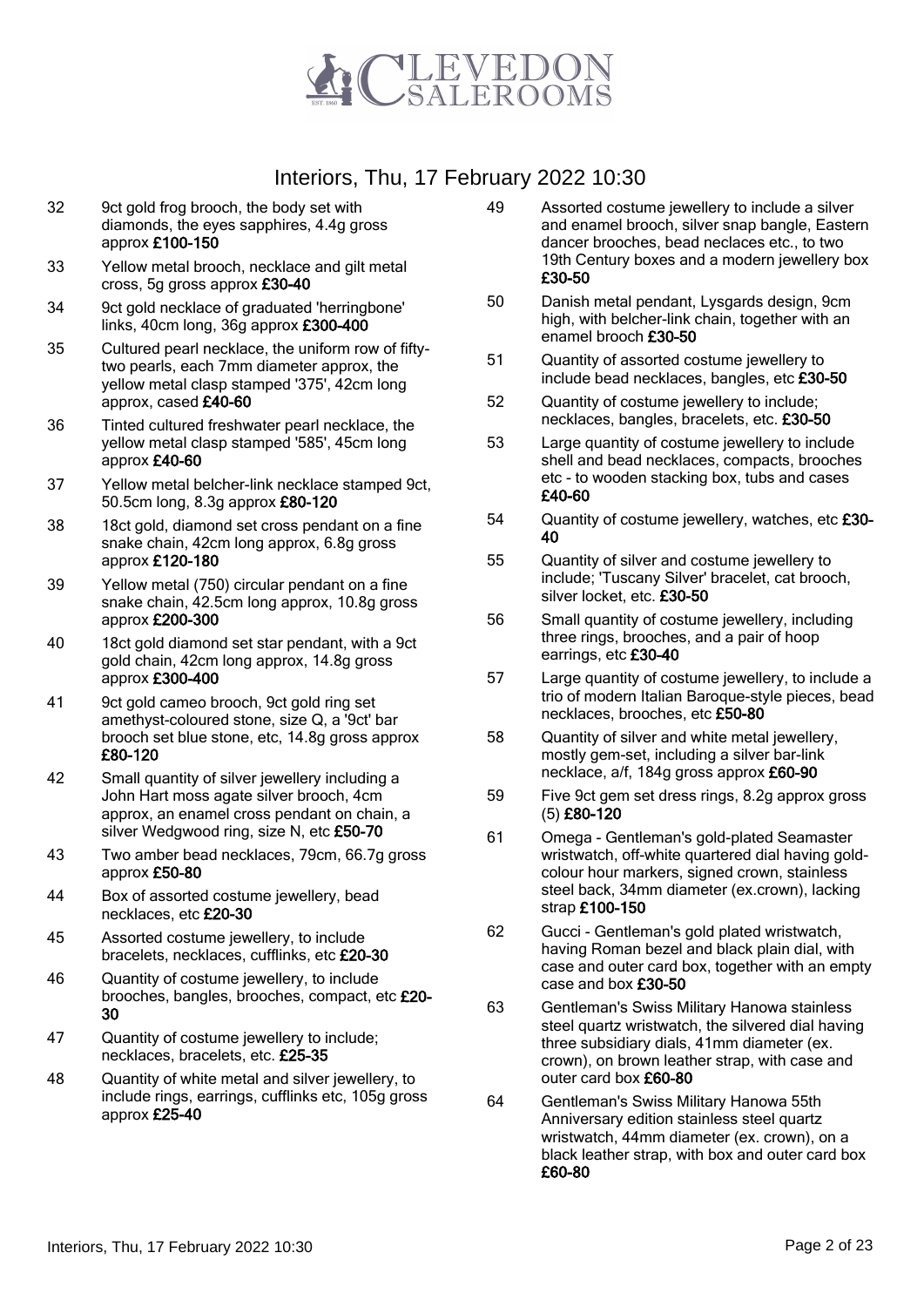

- 65 Gentleman's stainless steel Swatch wristwatch, 1998, the white dial have black hour markers, hollow hands with luminous ends, domed plexiglass, quartz movement, 37mm diameter (ex. crown), on a stainless steel bracelet, with deployant clasp £25-40
- 66 Gentleman's Duward Diplomatic manual wind wristwatch, silvered dial with baton hour markers, back of case stamped '18k', 32mm diameter, on a plated flexible bracelet £100-150
- 67 Minster Vintage mid size 9ct gold wristwatch, Arabic dial with subsidiary at 6, Swiss 15 jewel movement, case hallmarked London 1963, 28mm (ex. crown), black leather strap £60-90
- 68 Tudor Lady's 9ct gold cased wristwatch, signed silvered dial with Arabic even numerals and subsidiary at 6, 15 jewel manual wind Tudor movement, case stamped B&S Made for Rolex, Chester, 1958, 23mm approx (ex. crown), no strap, 3.3g gross approx (ex. dial and movement) £40-60
- 69 Gucci lady's bracelet watch, with six separate interchangeable bezels, with box £50-80
- 70 Gucci lady's bracelet watch, with ten separate interchangeable bezels, with box £50-80
- 71 Gucci lady's bracelet watch, with ten separate interchangeable bezels, with box £50-80
- 72 Lady's Marvin 9ct gold wristwatch, with 'Cardow' case, 22.5g approx gross £50-80
- 73 Cortebert Lady's 9ct gold wristwatch, 17 jewel Incabloc movement, with 9ct gold flexible strap, 13.4g gross approx £80-120
- 74 Emka Lady's yellow metal wristwatch stamped '18k / 0.750', square dial with baton markers, 17 jewel manual wind movement, 12mm approx (ex. crown), to a flexible strap with Omega clasp, 25.8g gross approx (ex. dial and movement) £300-400
- 75 George V lady's 18ct gold cased watch, silvered Arabic square tonneau dial marked 'Rolex', screwed-down manual wind movement (uninspected), case back stamped W&D (Wilsdorf & Davis), numbered 1100, import marks for 1919, 21mm (ex. crown), no strap, 10.7g gross approx £120-180
- 76 Two ladies yellow metal wristwatches stamped 750, 'Juvenia' (square dial) plus Bentima 'Star', together with a 9ct gold dress ring, 32g gross approx, (3) £300-400
- 77 Two ladies 9ct gold cocktail watches, Accurist 21 jewels and Timor 17 jewels, on flexible bracelets, 27.8g gross approx, (2) £150-180
- 78 Gentleman's vintage 9ct gold watch, white Roman dial with subsidiary at VI, Swiss manual wind movement, 27mm (ex. crown), no strap, together with a lady's yellow metal (18k) cased wristwatch, 9ct gold cased cocktail watch, and a gold plated pocket watch, Rockford Watch Co. USA, (4) £80-120
- 79 Small group of ladies 9ct gold wristwatches, one with yellow metal (9ct) flexible strap, 27mm (ex. crown) and smaller, 64.9g gross approx £120- 150
- 80 Silver-plated goliath pocket watch, having white Roman dial with a subsidiary at 'VI', 7cm diameter (ex. winder), together with a goldplated ful-hunter gentleman's pocket watch, with white Arabic dial, £30-50
- 81 18ct gold fob watch, having Roman chapter ring framing engraved centre, '95686' stamped to movement, 40mm diameter, 49.9g gross approx £250-350
- 82 Group of pocket and fob watches, to include; Ingersol, Timex, dashboard clock with Arabic dial, and plated locket, etc £80-120
- 83 Small group of ladies 9ct gold wristwatches, comprising Marc Favre Bienne with 9ct gold flexible strap, Avia 15 jewels, Majex 17 jewels Incabloc, Sekonda 17 jewels USSR (black leather strap), and an unmarked example, 30mm ex crown and smaller, (5) £100-150
- 84 Brooks & Bentley silver watch, together with two Gucci dress watches, and a Lucerne dress watch (5) £30-50
- 85 Five vintage 9ct gold wristwatches, comprising Rotary Maximus, Cyma De Luxe, Rone 17 jewels Incabloc, and two others, 28mm (ex. crown) and smaller, (5) £80-120
- 86 Small group of ladies 9ct gold dress watches, comprising IWC, Rotary 17 jewels Incabloc with flexible strap, Slava 17 jewels, Le Cheminant 17 jewels, Corvette 17 jewels Incabloc, Fuldex 17 jewels Incabloc, (7) £80-120
- 87 Quantity of gentlemens' vintage wristwatches to include; Alpen, Solar, Timeroy, Ingersol, Perona, Avenger De Luxe, Hudson, Royce, etc. £40-60
- 88 Quantity of ladies dress and fashion watches to include; Olympia, Smiths, Sekonda, Avia, Mudu, etc. £40-60
- 89 Quantity of fashion watches to include; Chronos, DKNY, River Island, Christin Lars, etc. £20-30
- 90 Quantity of fashion watches to include; Pulsar, Diana Princess Of Wales watch, Newcastle United, Omnta, Perfect, etc. £20-30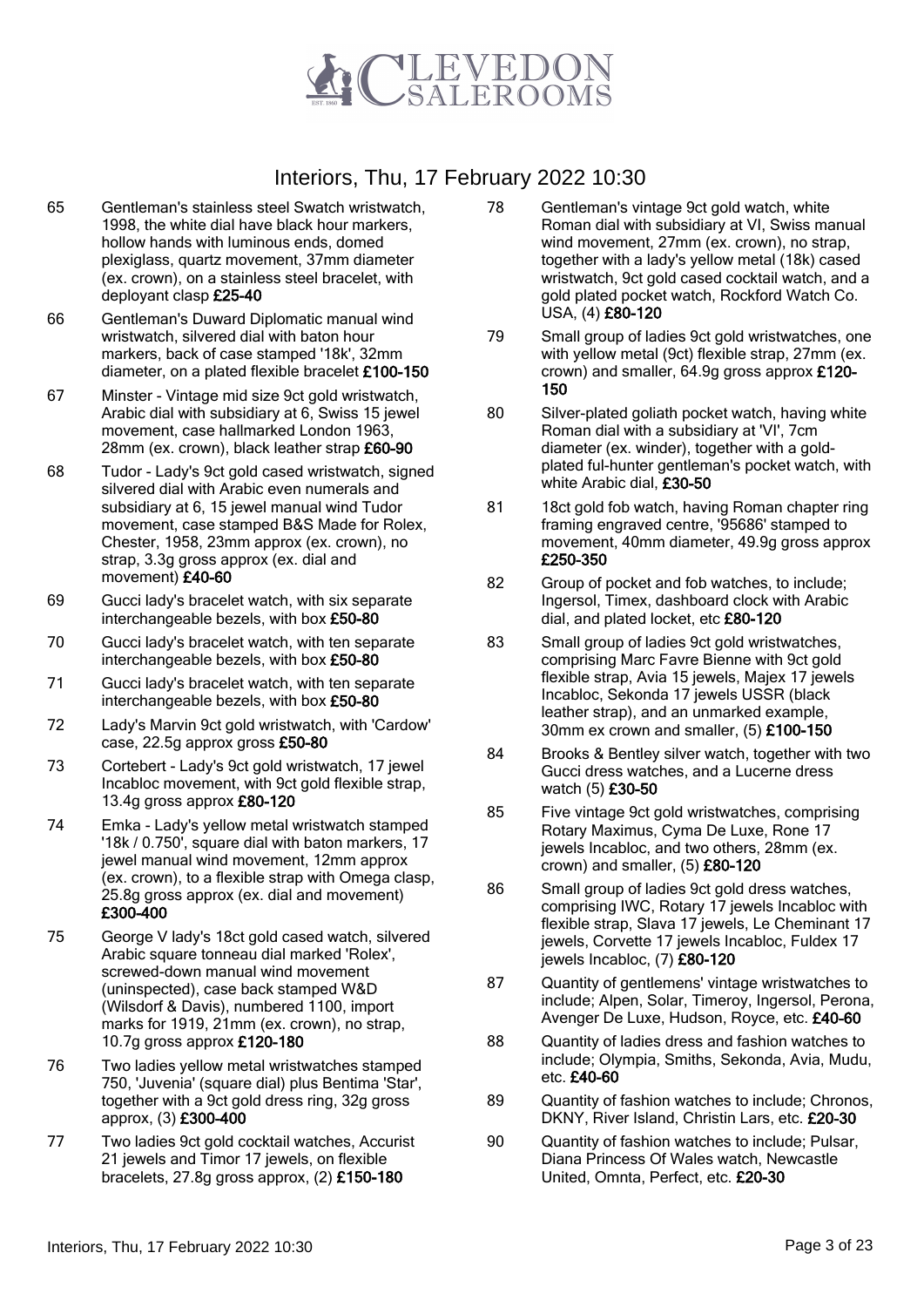

- 91 Quantity of fashion watches to include; Ricardo, Sekonda, Casio Quartz, X-Pose, Scene, DKNY, Citron, Denacci, etc. £20-30
- 94 Coins George III gold Half Guinea, 1790 with soldered mount £120-150
- 95 Coins George II gold Guinea, 1779 with soldered mount £200-250
- 96 Coins Two Victorian gold half sovereigns, 1894 & 1900 £250-300
- 97 Gold Coins Queen Victoria gold sovereign, 1899 £250-300
- 98 Coins Edward VII gold sovereign, 1902 £250-300
- 99 Coins Edward VII gold sovereign, 1902 £250-300
- 100 Coins Two Edward VII gold half sovereigns, 1903 & 1905 £250-300
- 101 Coins Edward VII gold sovereign, 1904 £250-300
- 102 Coins Edward VII gold sovereign, 1905 £250-300
- 103 Coins Edward VII gold sovereign, 1905 £250-300
- 104 Edward VII gold half sovereign, 1908 £150-200
- 105 Coins George V gold sovereign, 1910 £250-300
- 106 Coins George V gold sovereign, 1910 with soldered mount £280-320
- 107 Coins George V gold sovereign, 1911 £250-300
- 108 Coins George V gold sovereign, 1912 £250-300
- 109 Coins George V gold sovereign, 1912 £250-300
- 110 Gold Coins George V sovereign, 1912 £250-300
- 111 Coins George V gold sovereign, 1912 in a 9ct mount £300-350
- 112 Coins George V gold sovereign, 1913 £250-300
- 113 Coins George V gold sovereign, 1913 £250-300
- 114 Coins George V gold sovereign, 1913 £250-300
- 115 Coins George V gold sovereign, 1913 £250-300
- 116 Coins George V gold sovereign, 1914 £250-300
- 117 Coins George V gold sovereign, 1915 £250-300
- 118 Coins Elizabeth II gold sovereign, 1966 £250-300
- 119 Elizabeth II gold sovereign, 1982, cased £300-400
- 120 Elizabeth II gold sovereign, 1985, cased £300-400
- 121 Elizabeth II gold half sovereign, 2000, cased £150-200
- 122 Elizabeth II gold sovereign, 2000, cased £300-400
- 123 Elizabeth II gold sovereign, 2001, cased £300-400
- 124 Three albums of modern Royal Mint commemorative £2 and 50p coins including Olympic issues etc, 1986-2015, face value over £180 £200-300
- 125 Spink & Son 1977 Silver Jubilee eight crown set together with a Royal Mint 1980 Queen Elizabeth the Queen Mother 80th birthday seven crown set (2) £80-120
- 126 Quantity of Singapore Mint silver dollars coins, etc £100-150
- 127 Quantity of silver and other world Coinage in presentation packs to including two Montreal Olympics dollar sets, Pobjoy Mint Isle of Man coins, etc £100-150
- 128 Quantity of Royal Mint silver presentation coins to include three George and the Dragon £20 coins, The End of WWII silver proof £2 coin, Changing Face of Britain's Coinage silver medal, etc £80-120
- 129 Royal Mint 2009 'Kew Gardens' 50p coin (1) £60 -100
- 130 Royal Mint 2009 'Kew Gardens' 50p coin (1) £60 -100
- 131 Royal Mint 2009 'Kew Gardens' 50p coin (1) £60 -100
- 132 Nine Royal Mint Beatrix Potter 150 years 50p presentation packs, together with a quantity of uncirculated commemorative 50p coins, Paddington Bear, Snowman, Beatrix Potter and Sherlock Holmes £60-100
- 133 Five Victorian coins: 1843 1 1/2d, three 1889 crowns, and 1883 3d (pierced), (5) £30-50
- 134 Ouantity of Queen Victoria silver half-crowns and florins, 580g approx £180-220
- 135 Quantity of GB Victorian silver coinage, shillings, etc, 250g approx £100-150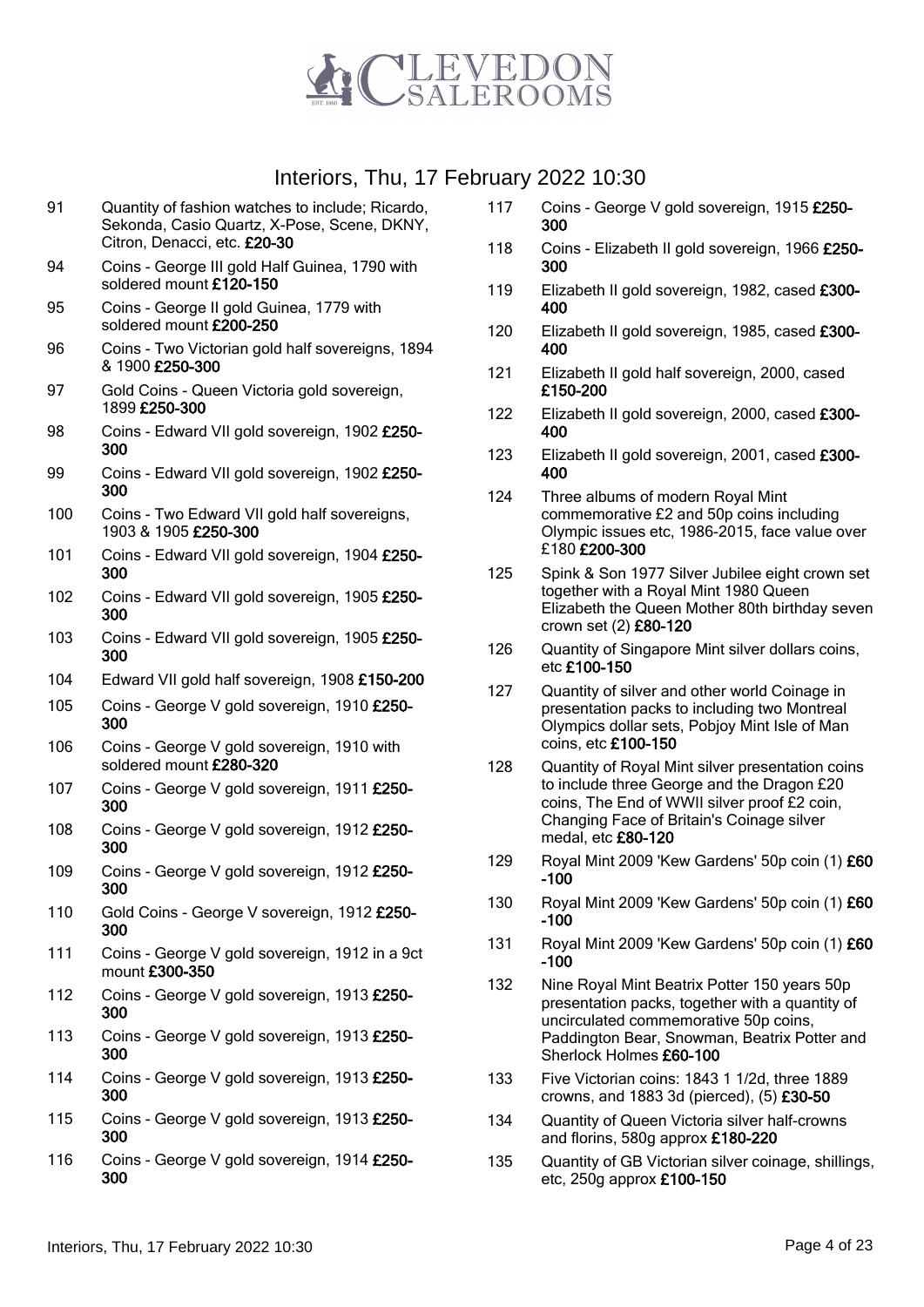

- 136 Quantity of Edward VII and George V mainly GB silver coinage to include two 1935 crowns, florins, etc £40-60
- 137 Quantity of Queen Victoria mainly GB silver coinage to include two crowns (1887 & 1891), florins, shillings, etc £80-120
- 138 Various GB silver coinage, mainly Edward VII and George V, 230g approx £80-120
- 139 Quantity of Georgian mainly silver coinage, etc to include an 1822 crown, shillings, cartwheel penny, etc £50-80
- 140 Quantity of Victorian silver coinage to include crowns (1889, 1890, 1898 & 1899), half-crowns, florins, shillings, etc £120-180
- 141 Coins Quantity of Royal Mint silver crowns in presentation boxes, etc (7) £60-100
- 142 Quantity of Edward VII and George V silver GB coinage to include two 1935 crowns, together with a quantity of GB copper coins and tokens, etc £60-100
- 143 Quantity of Royal Mint presentation packs, numismatic covers, together with a quantity of loose crowns / £5 coins, etc £40-60
- 144 Three Royal Mint silver presentation coins together with a quantity of medallions, etc £30-50
- 145 Royal Mint 1995 proof coin collection, six uncirculated 'Emblems of Britain' coin sets, together with a quantity of £1, £2 coins, etc £40-60
- 146 Quantity of mainly 20th Century UK coinage £15 -25
- 147 Westminster coin collection 'Centenary of the First World War' together with a quantity of Royal Mint and other commemorative coins relating to Churchill, D-Day, Dambusters, etc £50-80
- 148 Large quantity of loose GB and world coinage £20-30
- 149 Quantity of GB and world coins and medallions £20-30
- 150 Collection of World and GB coins, together with an album of bank notes including British Forces, Germany, etc £50-80
- 151 Folder of GB and World coins, to include commemorative issue £5, £2 and 50p coins, etc £50-80
- 152 Quantity of mainly Georgian coinage to include 1820 crown, Cartwheel Penny, James I shilling, etc £50-80
- 153 Quantity of GB and world coins, including French medallion, etc £50-80
- 154 Three wooden coin boxes or cases and content, to include 3d pieces, George VI Crown, etc £30-50
- 155 Westminster 'Coins of World War II' numismatic set, together with a gilt predecimal coin set, etc £30-50
- 156 Small quantity of Queen Elizabeth II banknotes £20-30
- 159 Quantity of mainly GB and Channel Islands loose stamps, together with an album of world stamps and a folder of GB First Day Covers, etc £20-30
- 160 Five albums of Channel Islands Alderney & Guernsey stamps, a large proportion are mint stamp issues from the late 20th Century onwards £30-50
- 161 Five albums of Channel Islands Jersey stamps, a large proportion are mint stamp issues from the late 20th Century onwards £30-50
- 162 Five albums of Isle of Man postage stamps, a large proportion are mint stamp issues from the late 20th/early 21st Century £30-50
- 163 Quantity of early 20th Century greetings postcards (approx. 70) £30-40
- 164 Quantity of GB, Commonwealth and World stamps, in three albums and loose £30-50
- 165 Stamps collection of GB, Commonwealth and World stamps in one album £30-50
- 166 Quantity of Royal Mail definitive issue presentation packs, mint 'Post & Go' sheets including 1st Class stamps, etc in three folders £50-80
- 167 Collection of approximately 30 Royal Mint Commemorative Books of Stamps, together with a small selection of franking marks, PHQ cards, etc £80-120
- 168 Approximately 40 Royal Mail commemorative Books of Stamps, mainly from 2000 onward £100-150
- 169 Album of Queen Victoria to early Queen Elizabeth II GB postage stamps, to include Penny Black, etc, many mint examples £150- 200
- 170 Seven albums of Queen Elizabeth II GB postage stamps, covering the mid 20th Century to approximately 2013, over 300 mint and un-used 1st class stamps £150-250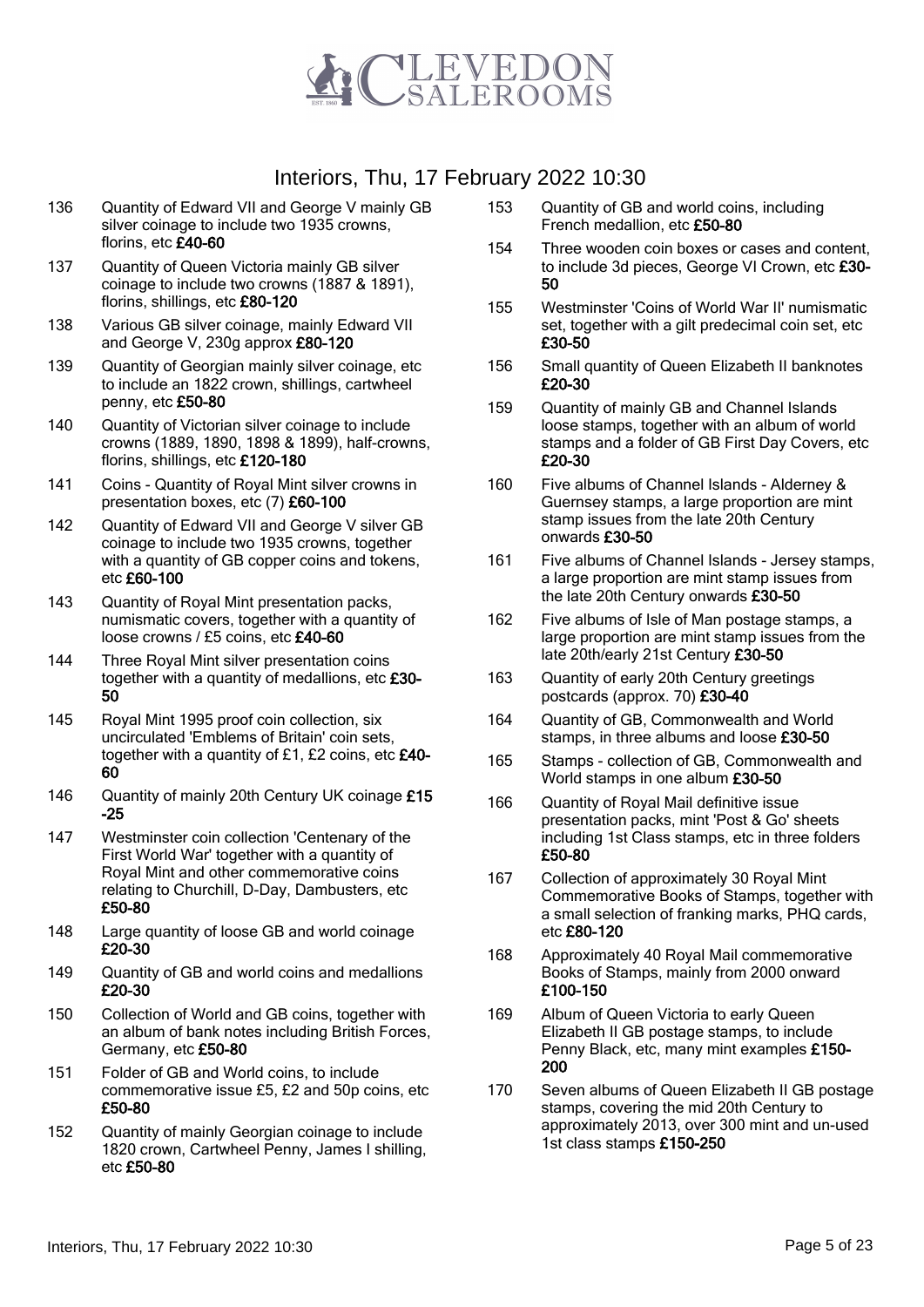

- 171 Four albums of Queen Elizabeth II GB postage stamps, covering the mid 20th Century to present day, including Post & Go, Presentation Packs, stamp books, London 2012 Team GB Gold Medal Winners, etc, over 400 mint and unused 1st Class stamps, etc £250-350
- 172 Album relating to HMS Victory: compiled by Norman S. Bing, Portsmouth Dockyard 1958, comprising monochrome photographic cards, pasted down to brown paper leaves with white ink notations, together with a 1916 letter from the Admiralty concerning an heirloom pertaining to Nelson to be donated in the event of HMS Victory's breaking up £40-60
- 173 Napoleonic era collection of handwritten letters and manuscript pages, c. 1798-1804, to include: Italian 1798 Cimino Centrale (Viterbo), German 1801, etc £50-80
- 174 Album of circa 1920s to 1940s portrait postcards, mostly film actors to include Rudolph Valentino, Gracie Fields, some with facsimile signatures, and several signed to include Margaret Lockwood; an album of portrait studies, mostly film stars, cigarette cards, etc £40-60
- 175 Early 20th Century postcard collection to include St Helena, New Zealand, Australia, Argentina, South Africa and British topographical (mounted in album); together with loose, mostly mid 20th Century postcards, mostly GB subjects £50-70
- 176 Album of German photographs 'Historia-Photo' cards depicting early technology, transport etc £30-50
- 179 Edward VII silver three-piece tea set, Birmingham 1902 - 1904, teapot 15cm high, 925g gross approx £300-400
- 180 Silver two-piece "bachelor's" tea-set, Sheffield 1904, 530g gross approx £150-200
- 181 Victorian silver three-piece bachelor's tea set, Birmingham 1899, 595g gross approx £150-200
- 182 Cased set of George V silver apostle spoons, Birmingham 1910-1913, silver-backed hand mirror, Birmingham 1946, etc 110g approx weighable silver £40-60
- 183 Quantity of silver items to include cased set of six George V silver bean spoons, Sheffield 1923, together with an embossed silver plated bowl, £40-60
- 184 Elizabeth II silver pedestal dish, Birmingham 1981 and Victorian 'Rum' decanter label, Birmingham 1854, 140g approx £50-80
- 185 Silver heart-shaped scent flask with belcher-link chain as pendant, together with a curb-link bracelet with padlock, and pair of ear clips, 81g gross approx £20-30
- 186 Two silver collared cut glass decanters, London 1928 and Birmingham 1965, 25cm high overall £25-40
- 187 Cased three-piece George V silver condiment set, Birmingham 1932, 26.5g approx £30-50
- 188 Quantity of silver topped glass jars, silver handled requisites, etc £30-50
- 189 Quantity of sundry silver items to include Scottish sugar tongs, plated fish knife, etc, 75g approx weighable silver £30-50
- 190 George VI silver sauceboat, 75g approx, together with pair of Elizabeth II silver candlesticks, Birmingham 1970 (loaded) £30-50
- 191 Small quantity of silver condiment spoons, 90g approx £30-50
- 192 Edward VII silver-topped rectangular glass dressing table pot, Birmingham 1906, together with an Edward VII silver-topped perfume bottle (2) £30-50
- 193 Cased pair of George VI silver toast racks, Sheffield 1939/40, 105g approx, together with a George V silver-backed mirror, Chester 1912 £40-60
- 194 Edward VII silver tea caddy of oval form, Chester 1905, 8cm high, 89g approx £40-60
- 195 Quantity of various dressing table silver and silver backed items to include mirrors, brushes, etc £40-60
- 196 George V silver cigarette case, Birmingham 1917, a white metal card case, 92 grams approx and a sterling pencil (3) £40-60
- 197 Cased set of six Edward VII silver cake forks, Birmingham 1936, cased set of six George VI silver coffee spoons, Birmingham 1944, cased set of silver-handled fruit knives, together with two silver lids, 175g approx weighable silver £50 -80
- 199 Quantity of silver backed dressing table items, to include Art Nouveau hand mirror, brushes, etc £50-80
- 200 Quantity of silver flatware to include three George III Old English pattern dessert spoons, set of six George V silver teaspoons, etc, 185g approx weighable silver £50-70
- 201 Quantity of silver items to include inkwells, napkin rings, etc, 100g approx weighable silver £50-80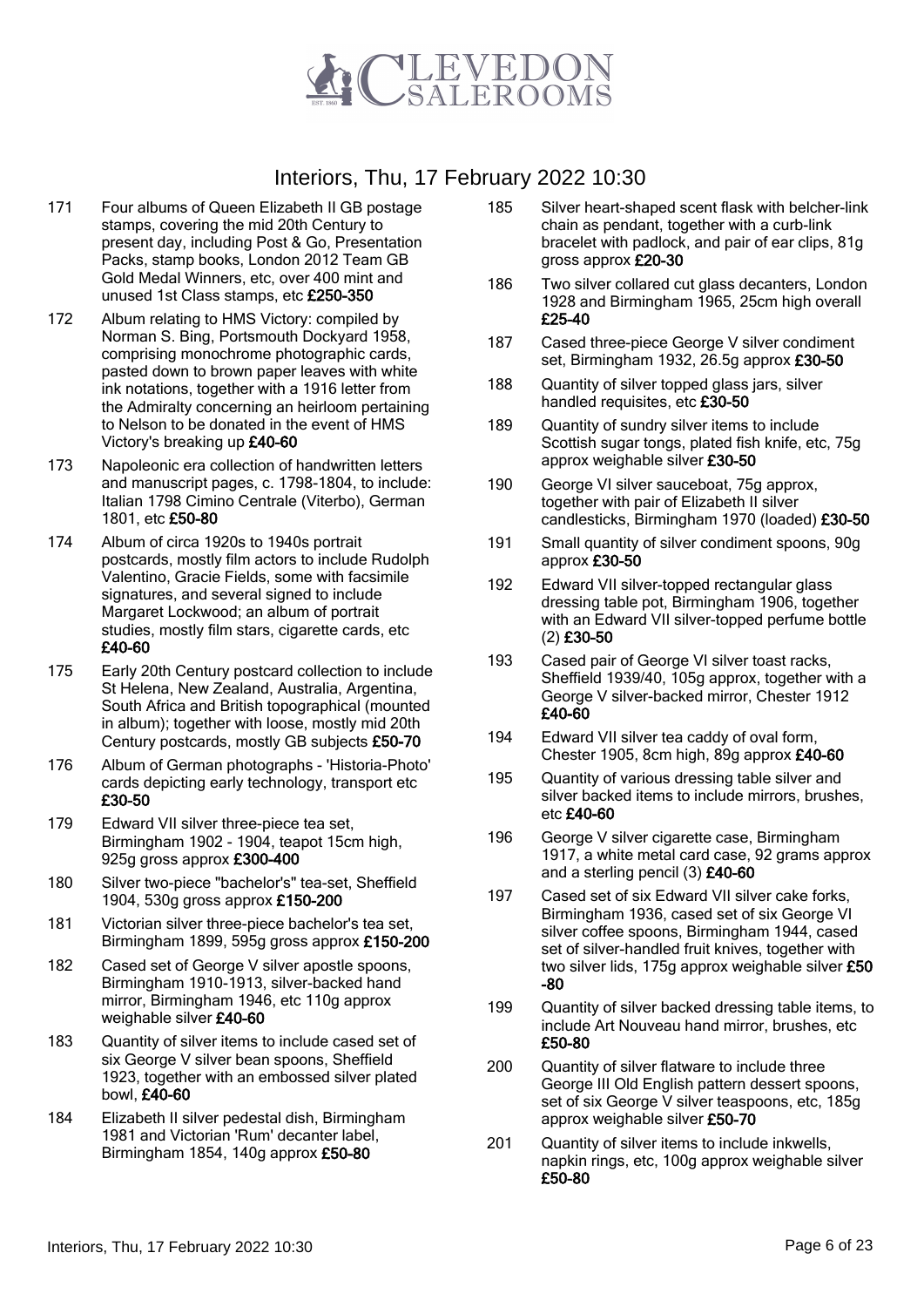

- 202 Five George VI silver teaspoons, Birmingham 1938, silver pencil, niello brooch, etc, 70g gross approx £20-30
- 203 Quantity of silver items to include George V table match holder with presentational inscription for RAF Fencing Union, London 1921, candlesticks, cigarette case, teaspoon, etc, 143g weighable silver £50-80
- 204 Quantity of sundry silver to include silver-topped rectangular glass jewellery box, Chester 1904, etc, 175g approx weighable silver £50-80
- 205 Small quantity of silver items to include folding fruit knife, identity bracelet, etc, 89g approx £50- 80
- 206 Three assorted silver easel photograph frames, 24.5cm x 20.5cm, and smaller £50-80
- 207 Two white metal coin dishes each inset with Maria Theresa Thaler, 10cm diameter, 167g approx £50-80
- 208 Elizabeth II silver mug, London 1972, 9.75cm high, 175g approx £60-100
- 209 Elizabeth II silver dish, Birmingham 1996, a glass bell with a Victorian silver handle, London 1895, and a jewellery box (3) £60-100
- 210 Four assorted silver easel photograph frames, 16cm x 12cm and smaller £60-100
- 211 Various silver items to include sovereign holder, silver Alberts, etc, 145g approx £60-80
- 212 Edward VII silver mug with presentation inscription 'Fettes College Throwing the Cricket Ball, High Jump', Birmingham 1907, 12.5cm high, 295g approx £80-120
- 213 Quantity of silver items to include napkin rings, pen tray, etc, 265g weighable silver, together with a white metal table-salt with blue glass liner £80-120
- 214 Set of six Victorian silver condiment spoons, Newcastle 1845 together with five Fiddle pattern dessert spoons, London 1839, 290g gross approx (11) £80-120
- 215 Seven various assorted silver photograph frames, 23cm x 18cm, and smaller (7) £80-120
- 216 Set of six Scottish George III silver Old English pattern tablespoons, Edinburgh 1807, 354g gross approx £100-150
- 217 Small quantity of silver teaspoons etc, 200g approx £60-80
- 218 Pair of George III silver tablespoons with brightcut decoration, London 1782, three various silver Georgian tablespoons, 280g approx together with a white metal tablespoon £120- 180
- 219 Quantity of silver flatware to include William IV ladle, London 1832, Early Victorian Fiddle pattern tablespoon, Exeter 1840, etc, 435g approx £150-200
- 220 Seven various Georgian and Victorian silver Fiddle pattern table forks, 525g approx £150- 200
- 221 Silver Armada style alms dish, London 1937, with inscription to Lord & Lady Newton-Butler, 19cm diameter, together with a silver ashtray, 485g gross approx. £150-200
- 222 George V four piece silver set, Birmingham 1929, 1450g gross approx £400-600
- 225 Books Cecil Aldin 'The Twins', Henry Frowde; Hodder & Stoughton, nd £80-120
- 226 Books Cecil Aldin 'Rough and Tumble', Henry Frowde, Hodder & Stoughton, nd £100-150
- 227 Books J.B. Pyne 'The Lake Scenery of England', published by Day & Son, London £100 -150
- 228 Books Forty-two Fables of La Fontaine, 1st Edition, translated by Edward Marsh, Deutsche Liebe and Gilbert White - Garden Kalendar (3) £20-30
- 229 Books Quantity of Bristol reference books to include; Miss Ann Green of Clifton (Winstone), Bristol Sea Port City (Martin Ballard), Old Inns of Bristol (C.F.W. Dening), Shakespeare's Avon, Bristol & Co. (Helen Reid), etc. together with a framed print of Bristol and picture of The Harbour Masters Cottage £30-50
- 230 Books Quantity of War-related and other books to include; Himmler Reichsfuhrer SS, Sir Winston Churchill: A Memorial, Hitler & Geli (Ronald Hayman), The March To Victory (John. T. Bookman & Stephen T. Powers, The Oxford Atlas, The Nelson Hand-Atlas, etc. £10-20
- 231 Books Quantity of books relating to Samuel Johnson and James Boswell to include Boswell's Life of Johnson, Everybody's Boswell (illustrated by Ernest.H.Shepard), Tour of the Hebrides, etc £15-25
- 232 Books Quantity of Italian Art books to include Renainssance Cassoni, Florence, Siena, etc (5) £30-50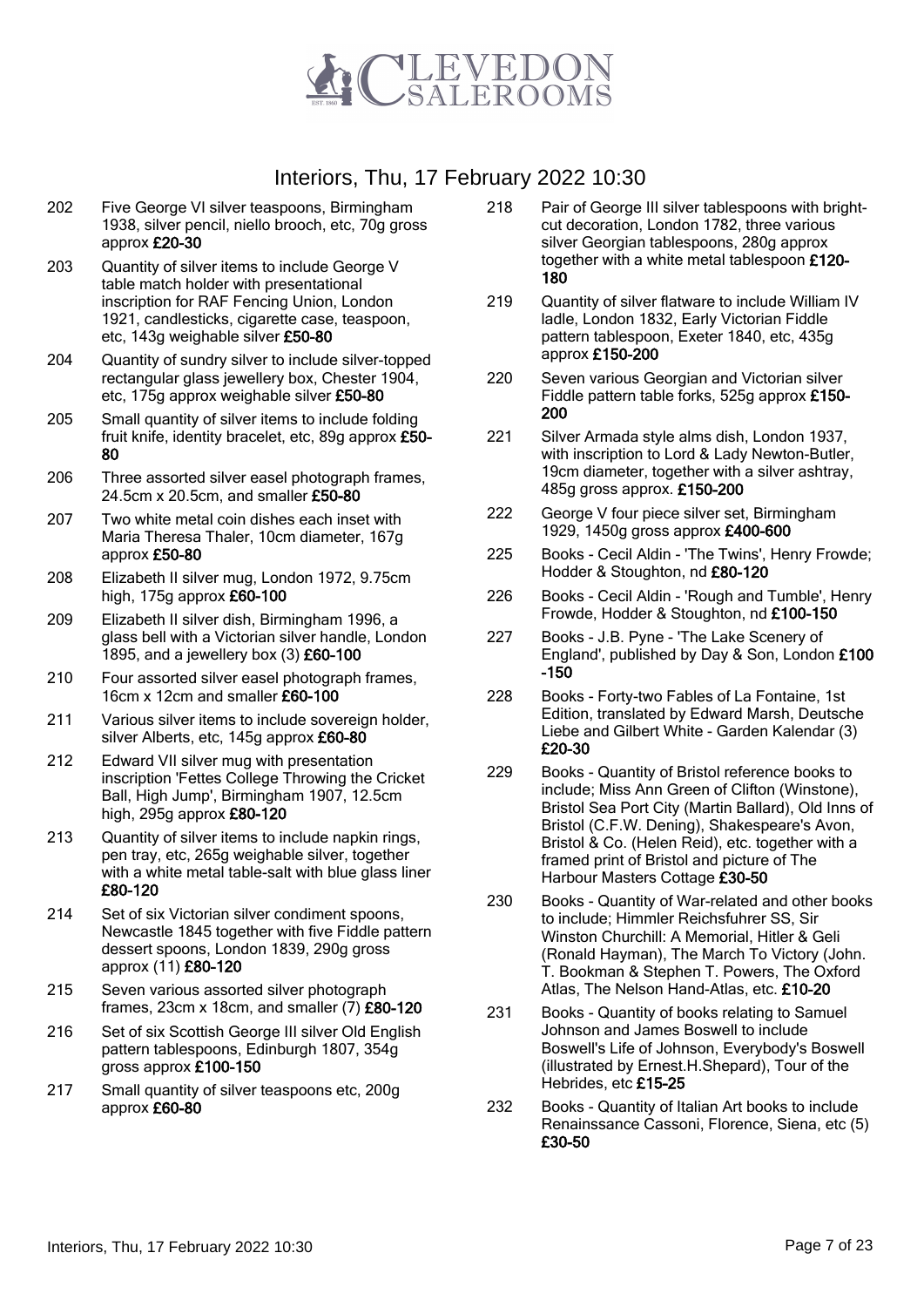

- 233 Quantity of Art books to inlcude Brothers in Arms - John & Paul Nash, Edward Wesson, The Peggy Guggenheim collection, etc £30-50
- 236 Autographs Shylock coloured engraving, the mount signed by the principal cast of the Royal Shakespeare Company 1984 production of The Merchant of Venice - Adam Bareham (Bassanio); Ian McDiarmid (Shylock); Christopher Ravenscroft (Antonio); Amanda Root (Jessica), together with a small quantity of other prints etc £30-50
- 237 Cast iron book press, circa 1900, 49cm wide £30-40
- 238 Reproduction sextant, two compasses and a profectore lens (3) £30-50
- 239 Quantity of mostly 1970s and '80s advertising, cuttings etc.. to include Fortnum & Mason pamphlet £40-60
- 240 French Art Nouveau style spelter figural lamp on socle base, 51cm high overall (excluding fitment) £40-60
- 241 Quantity of vintage woodworking tools, to include: Marples & Sons 'Hibernia' smoothing plane; Toga marking gauges, others by Moseley, Bailey, etc £40-60
- 242 Motoring Interest Vulcan, early 20th Century bronzed metal radiator cap, modelled as a blacksmith 13cm high; together with an early 20th Century ebony model of an elephant £40-60
- 243 Charles Goad, Civil Engineer group of late 19th Century and later London Railway and Insurance maps, comprising: Railway Map of London & District 1891, 63cm x 53cm; Insurance Plan of Bristol 1896, London Vol V 1924 (two examples), Vol II 1926, Vol XI 1929 sheet 314, Sheet 108 (reprint of 1887 original) and Vol III (1955 reprint), (8) £50-70
- 244 Quantity of postcards in albums, mainly topographical scenes, portraits, etc £50-80
- 245 Quantity of postcards in seven albums, mainly greeting cards, birthday, valentines, etc £50-80
- 246 Quantity of postcards in three albums, mainly military and First World War related £50-80
- 247 Large spelter figure after J Moreaux on socle base, 65cm high (overall) £50-70
- 248 Pair of cream toleware pedestal table lamps and pleated shades, 59cm high overall £60-80
- 249 Large collection of Symphonion and Polyphon metal discs, 27cm diameter and smaller, approximately 169 discs £80-120
- 250 Cold cast resin Native American style totem, 13.5cm high (ex. base) £15-25
- 251 Arts & Crafts pewter table-top box, having circular Ruskin-style ceramic inset, 10cm x 10cm x 6cm high £20-30
- 252 Balinese carved and painted wooden dragon mask, 32.5cm long £20-30
- 253 Ethnographica Primitive carved soapstone seated figure of a 'Thinker', 20cm high (a/f) £20-30
- 254 Ostrich skin briefcase, with a combination lock, 45cm x 33cm high £20-30
- 255 Nikon EM camera, together with a quantity of accessories and lenses to include; Tokina 1:35- 4.5, Fuju Clearshot, Tokina 1:4-5.6 £20-30
- 256 Quantity of miscellanea to include; cased binoculars, Cambridge University ice hockey team photograph, Japanese lacquer tortoiseshell tray, reproduction RMS Lusitania boxed plaque, trench art metal matchbox holder, etc. £20-30
- 257 Quantity of miscellanea, to include bottle openers, fossils, etc. £20-30
- 258 Colombia salon gramophone, No. 112A, lacks crank winder, 41cm x 30cm x 17cm high £25-40
- 259 Persian painted shell, 20th Century, decorated in Qajar tradition with horses and riders in a landscape, 11cm high, on base £25-40
- 260 20th Century 'The Bell Punch & Ticket Co. tram ticket machine (55082) and tickets, used by an employee of Bristol Trams £30-50
- 261 Assorted cameras and lenses to include Canon EOS, Retina 1-B, etc £30-50
- 262 Small South East Asian cast bronze figure of Buddha Shakyamuni, seated in dhyanasana on a lotus throne, the hands in dhyana mudra and bhumisparsa mudra, 7cm high (ex. base) £30-50
- 263 Antiquities 14th or 15th Century Javanese Majapahit Kingdom terracotta figure, 12.5cm high (ex. base) £30-50
- 264 Ethnographica Primitive seated figure, with almond-shaped eyes and mouth, with hands around knees in 'brace' pose, traces of original cream paint, 21cm high £30-50
- 265 Quantity of cameras and photographic equipment to include; Olympus OM10, Halina (35X), Kodak No.1A Pocket, Ensign Pocket Model No.2, etc. £30-50
- 266 Small Javanese terracotta bust, modelled with tricorn headdress, 4.5cm (ex. base) £30-50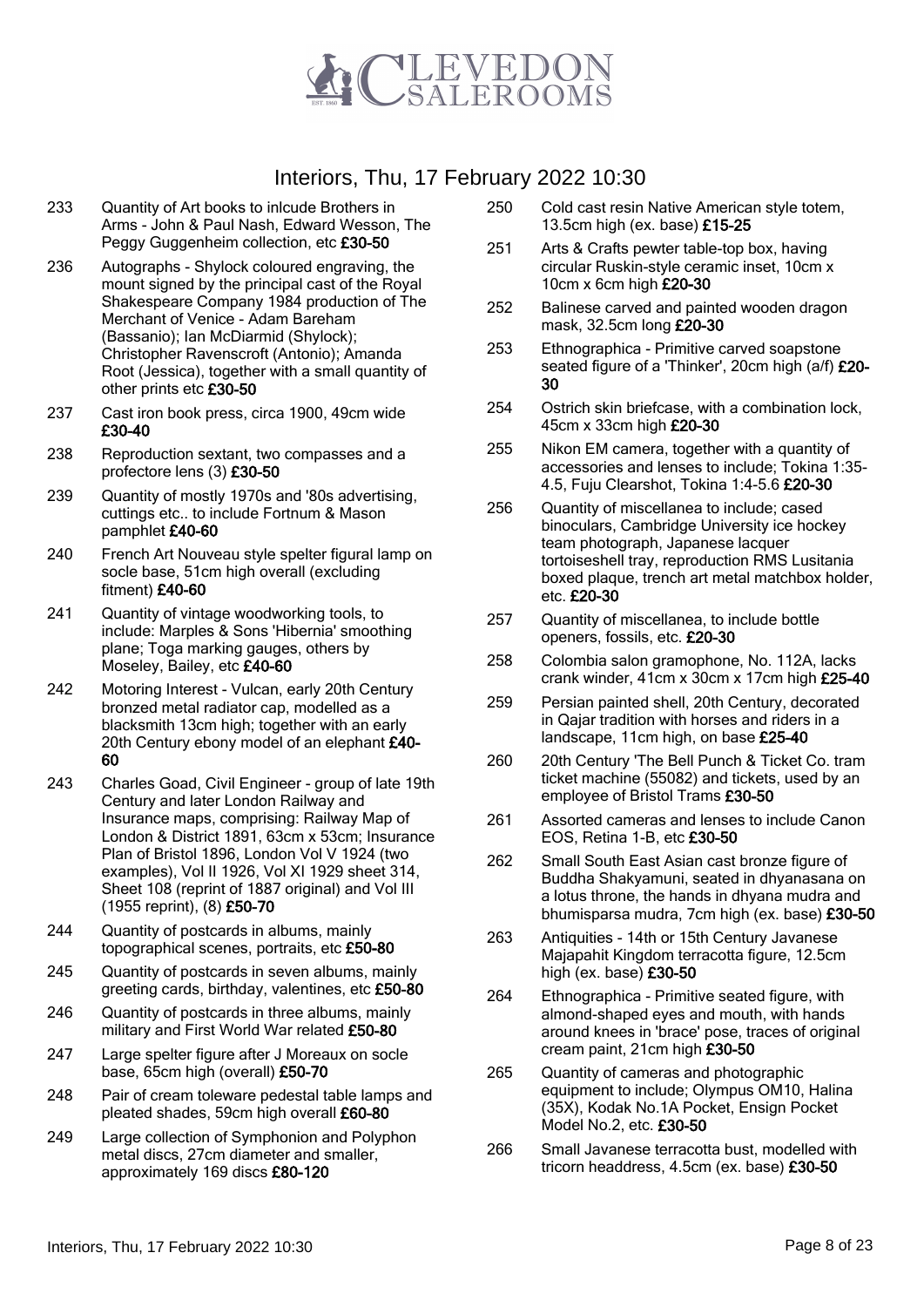

- 267 Chinese or Tibetan bronze figure of Avalokiteshvara, holding a fly whisk, on pedestal and four-legged table base, 17cm high (ex. plinth) £40-60
- 268 Group of artists' exhibition catalogues, to include: Henry Moore, 'New Bronzes', Leicester Galleries, 1954; Marc Chagall '75 dessins / tekeningen 1907-27, Amsterdam & Bruxelles; Ernest H. Shepherd, 1958; Guggenheim Museum Inaugural Selection 1959, etc £40-60
- 270 Antiquities Bronze figure of Anubis, the Egyptian jackal god, 7.3cm high (ex. base) £50- 80
- 272 South East Asian terracotta bust, possibly Cambodia, with hair scraped into a top-knot, elogated earlobes, 15cm high (ex. base) £50-70
- 273 Victorian walnut stereoscopic viewer with fret work stand, and a quantity of stereoscopic cards, cased £50-80
- 274 Asahi Pentax camera with Super-Takumar 1:2/55 lens, together with three Soligor lenses comprising; 1:2.8 f=28mm, telephoto1:5.6 f=350mm & 1:2.8 f=135mm, with carry case £60 -80
- 275 Scouting Interest Robert Baden-Powell signed letter, 1st December 1928 - addressed to a Mr. Westlake wishing him a speedy recovery from his recent injuries, 23.5cm x 18.5cm wide, framed and glazed From a family descendant. £60-80
- 276 20th Century caged singing bird automaton, with two birds, 29cm high £80-120
- 277 Mulberry 'Deep Embossed Crocodile' gentleman's wallet, with money clips and a small classic grain Regal Blue wallet, both boxed with tags, together with a Michael Kors and boxed Ted Baker wallet (4) £80-120
- 278 Quantity of miscellanea to include; shell having 'The Lord's Prayer' present to top, miniature Guinness Stout (8cm high), whistle, crested ware 'Clevedon' tent, Lieut. William Leefe Robinson VC matchbox holder, mother-of-pearl folding fruit knife, etc. £20-30
- 279 Arts & Crafts embossed copper hexagonal dish, 17cm wide £30-50
- 280 19th Century Brass truncheon or tipstaff, with wooden grip 32cm long £40-60
- 281 Pair of naive portrait miniatures in ebonised frames, 12cm long (ex. frames) £40-60
- 282 North Borneo Darvel Tobacco Plantation silver and enamel Service Award medallion, Spink, London, 3cm diameter £50-80
- 283 Two antique bone staybusks, undecorated, 15cm long, and small burr wood snuff box, 8cm wide, (3) £50-80
- 284 Spinach jade ashtray decorated with a dragon, Tibetan egg and three pieces of Middle Eastern jewellery £60-100
- 285 Wyld's New Plan of London and its Vicinity hand coloured folding map, backed onto linen, late 19th Century, 78cm x 60cm £60-100
- 288 First World War medal pair awarded to J. 35033 J. Adams, DRD. R.N (Royal Navy), together with a Second World War Defence Medal, and cap badge £20-30
- 289 First World War medal trio awarded to Serjeant. H. Shaw of the Royal Fleet Auxiliary (1720 SJT. H.SHAW R.F.A.), together with printed Princess Mary Christmas cards, uniform sleeve patch, etc. £70-100
- 290 Small quantity of military memorabilia, buttons, badges, etc £15-25
- 291 Three incomplete pocket pistols, no maker's names present £25-40
- 292 First World War R&J Beck Mk.IX periscope, marked '1918', no. 24295, 60cm long £30-50
- 293 Military long coat with Bryans label, belonging to 'Lt. Brown', 130cm long £30-50
- 294 World War I Interest Collection of Navy and other photographs, battleship pencil sketches, etc £40-60
- 295 Spanish-style metal Comb Morian and stand, 30cm high (ex. stand) £50-80
- 298 Mamod stationary steam engine, 20cm x 19cm high £20-30
- 299 Quantity of bisque headed dolls and doll parts £20-30
- 300 Vintage doll in Spanish costume, 23cm high £20 -30
- 301 Assorted quantity of diecast model vehicles to include; Vanguards, Lledo Days Gone 'Eddie Stobart', Corgi 'The Original Omnibus Company', etc. £25-35
- 302 Monopoly Collectors Edition board game, in original glazed wooden case, 56cm x 56cm £50- 100
- 303 Quantity of mainly diecast model fighter planes to include; Corgi Aviation Archive, Legends, etc. £25-40
- 304 Tiger Electronics Inc. Star Wars electronic 'Galactic Battle' combat game, boxed £25-35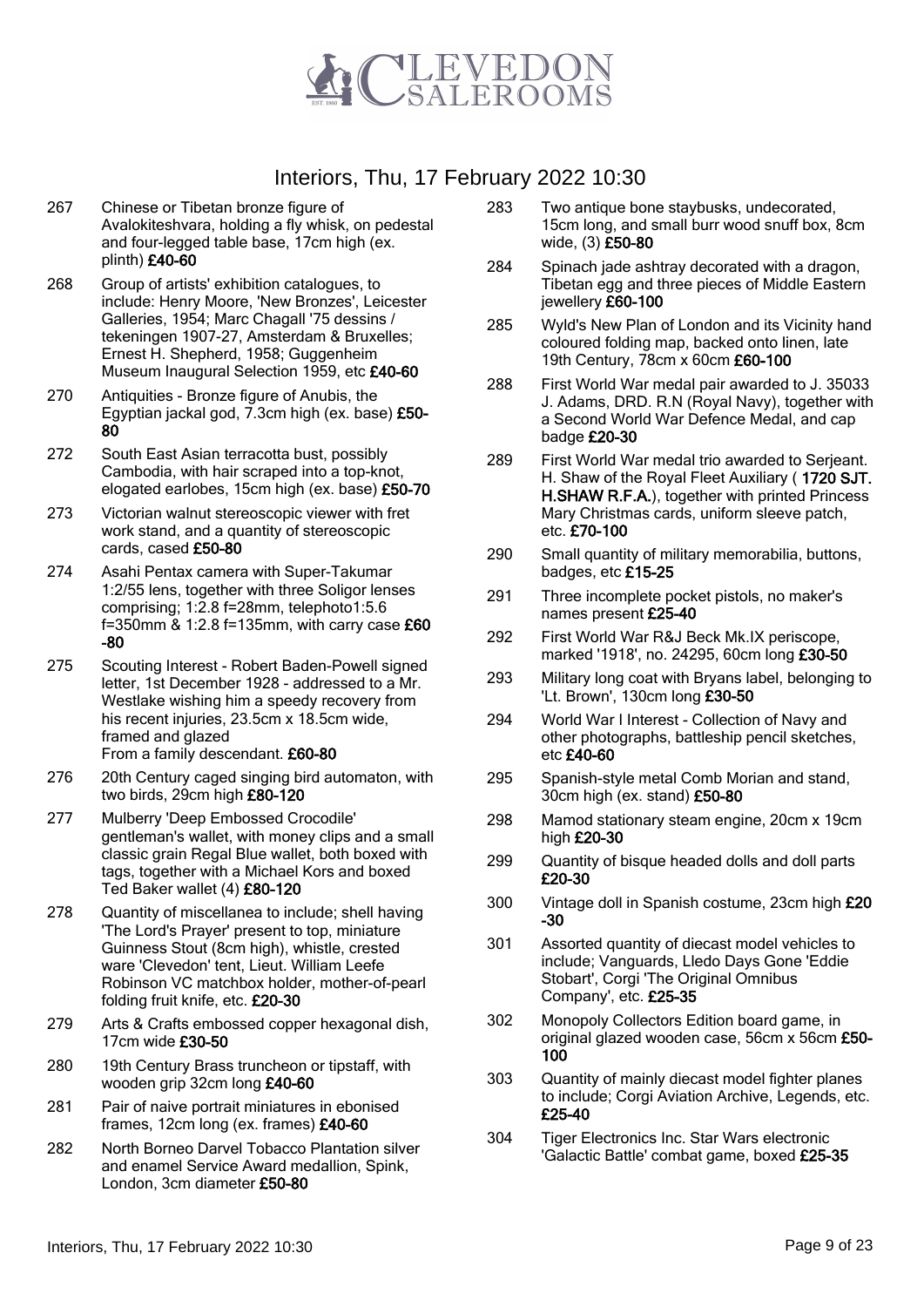

- 305 1970s Pines child's ride on electric car, 103cm long £30-50
- 306 20th Century mahogany cased travelling chess set, with white and red-stained pieces, 15cm x 15cm £30-50
- 307 Assorted model locomotives on wooden bases , to include boxed Hornby railway trackside accessories £30-50
- 308 Group of toys to include; golden mohair teddy bear (50cm high), chess set and abacus £30-50
- 309 Quantity of boxed reproduction tin toys to include; The Adventures Of Space Man, Juyou 'Monkey With Trioyole', Fantastic & Co. 'Motorcycle with sidecar', etc. £30-50
- 310 1930s golden mohair plush teddy bear, 61cm high £40-60
- 311 Corgi Three boxed diecast model vehicles comprising; Limited Edition 'Ian Hayes Haulage' 1:50 scale lorry (CC12935), 17801 Chipperfield Circus set & R9501 Thornycroft & Ford Model T Delivery Van, all boxed £30-50
- 312 Corgi Classics Six boxed diecast model vehicles comprising; 'Heavy Haulage' 17701, Malvern 52601,R0595, 96756, 97822 & 'The AEC Regal £30-50
- 313 Quantity of 00 gauge railway trainset locomotives to include; Graham Farish, Airfix, etc, together with a Harry Coulter diecast model GWR trailer, boxed £30-50
- 314 Quantity of boxed Corgi diecast model cars to include; Original Omnibus Company. Corgi Classics, Cars of the 50s, etc. £30-50
- 315 Quantity of loose playworn diecast model vehicles to include; Matchbox Models of Yesteryear, Speed Kings, Kintoy, Lesney, etc. £30-50
- 316 Brumm Twelve boxed diecast model vehicles to include; R36 Alfa Romeo, R38 Auto Union, R35 Ferrari 500 f.2, R14 Mefistofele Eldrige, R107 Auto Union Rekordwagen, etc. £40-60
- 317 Franklin Mint precision model diecast vehicles comprising 1925 Hispano-Suiza Kellner H6B & 1929 Rolls Royce Phantom I, both in plastic cases £40-60
- 318 Gilbow Exclusive First Editions Quantity of 18 x boxed diecast model vehicles to include; 12801, 16501, 10702, 10502, 10301, 16003, etc. £40- 60
- 319 Large quantity of loose mainly Solido & Oxford classic-style diecast model vehicles, also to include; Rextoys, etc. £40-60
- 320 Large quantity of various branded diecast model vehicles to include; Solido, Oxford (miniatures), Matchbox 'Dinky' Collection, Models of Yesteryear, etc, all boxed £40-60
- 321 Vanguards Quantity of ten boxed 1:43 scale diecast model vehicles to include; VA5008, VA3002, VA10003, VA8010, VA05304, etc. £40- 60
- 322 Brooklin Models Three boxed 1/43 scale precision model diecast vehicles comprising; BRK 16Z 1935 Dodge Pick-Up, BRK.4 1937 Chevrolet Coupe & BRK.6 1932 Packard Light 8 Coupe, together with an unboxed BRK 133 1934 Buick 98 S Coupe Sport (4) £50-80
- 323 Corgi Classics Large quantity of forty-two boxed diecast model vehicles £50-80
- 324 Quantity of loose diecast model vehicles, mainly Dinky Toys & Budgie Toy AA trailers £50-80
- 325 Somerville & 'The Buick Collection Two boxed Somerville 1/43 scale diecast model vehicles comprising; 131 Austin 10 Cambridge, Fordson van, together with a boxed 'The Buick Collection. BC 008 1934 Black Phaeton Model 98C 'Empire Blue, loose Somerville Sunbeam Talbot & loose Buick Collection Touring Sedan (5) £50-80
- 326 Landowne Models Boxed 1:43 scale LDM. 64a 1951 Bentley Mk VI 'Midnight Blue', together with eight loose Landowne Model cars, and quantity of empty boxes £60-100
- 327 Quantity of approximately seventy loose playworn Lesney and other diecast model vehicles £60-80
- 328 Quantity of vintage Dinky Toys & Supertoys diecast model vehicles to include; Esso Trojan van, Vega Major Luxury Coach, Leyland Comet, Petrol Tanker, 172 Studebaker, etc £60-80
- 329 Quantity of Corgi Toys & Corgi Whizzwheels playworn diecast model vehicles £70-100
- 330 Matchbox Lesney & other series Fourteen boxed diecast model vehicles comprising; 31 Lincoln Continental, 42 'Evening News' Van, 46 Pickfords Van, 14 Ambulance, 33 Ford Zephyr III, 65 Jaguar 3.8 Sedan, 38 Vauxhall Victor Estate Car, 28 Mark Ten Jaguar, No.7 57 Chevrolet Impala, 45 Vauxhall Victor, 71 Army Water Truck & 17 The Londoner £100-150
- 331 Group of plastic-cased slot cars to include; Ninco, Slot.it & Scalextric £40-60
- 332 Royal Selangor collectors 'Camelot chess set, with pewter figures £40-60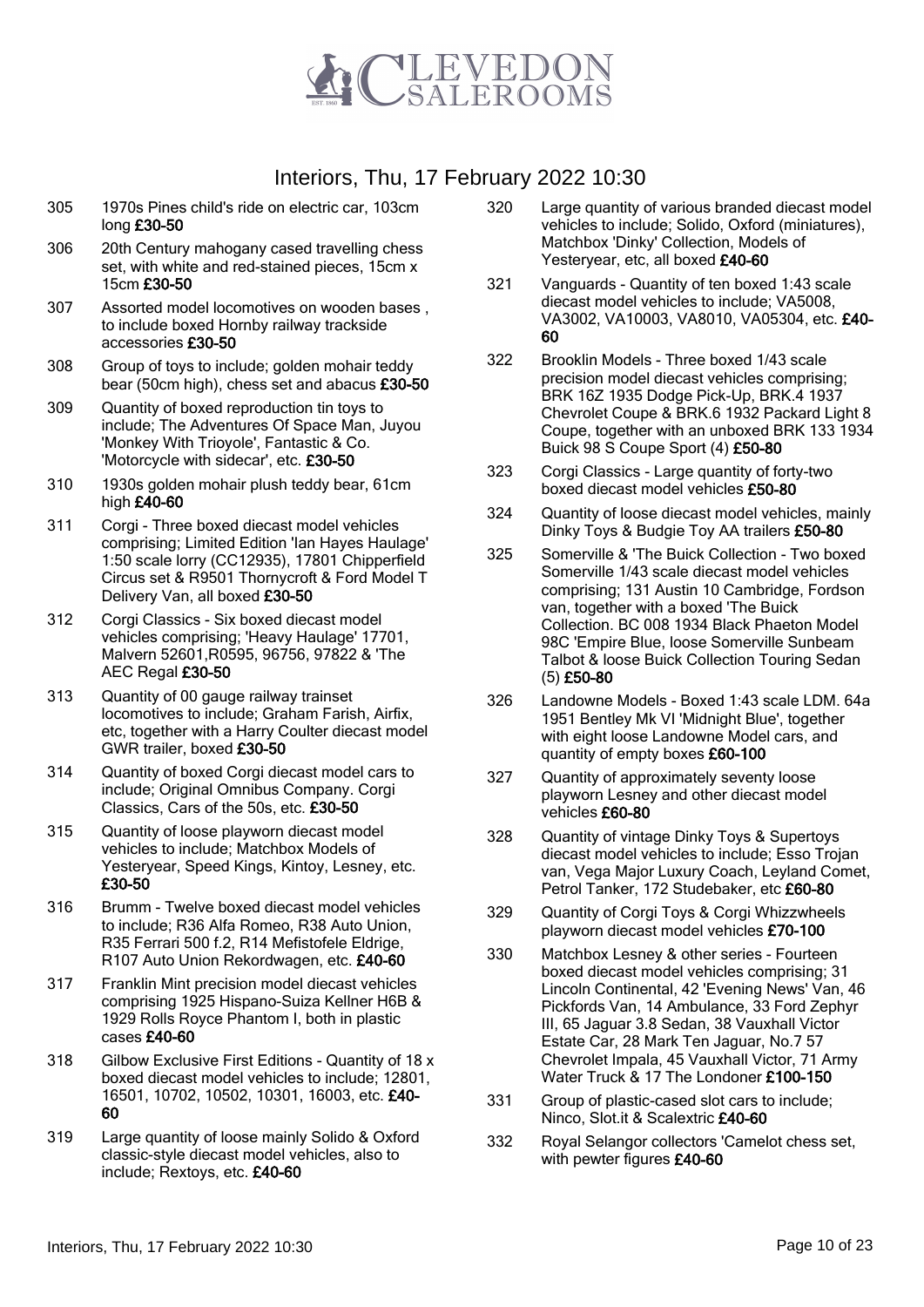

- 333 Hornby 'Stephenson's Rocket' real steam train set, boxed £80-120
- 334 Mamod S.R.1A live steam roller, (box a/f) £40-60
- 335 Three Tamiya model kits comprising; 1:12 scale John Player Special J.P.S. Lotus 72D, 1:6 scale Yamaha XS1100LG Midnight Special & 1:24 scale Ferrari 360 Spider, together with a 1:24 scale Aoshima Huracan Lamborghini & 1:700 scale Dragon 'Sink The Bismarck', all boxed £40 -60
- 338 Royal Interest Royal Worcester limited edition Elizabeth II Gold Jubilee 'Flight Bowl', 955/1000, 26.5cm diameter boxed with certificate £10-20
- 339 Chinese Canton Famille Rose circular ceramic panel, 28cm diameter £20-30
- 340 Royal Doulton Three Bunnykins figures, 9cm high and smaller £20-30
- 341 Collection of Beswick animals, to include horses, penguins, and a Royal Doulton kitten, 19.5cm high and smaller £30-50
- 342 Late 18th Century Chinese export Famille Rose 'bullet' teapot, 13cm high overall (handle reattached) £20-30
- 343 Pair of 20th Century Gertz pottery vases, 29cm high £20-30
- 344 Carltonware footed bowl, painted and gilded with stylised flowerheads and foliage, printed mark, 17cm diameter £30-50
- 345 Quantity of ceramics, to include: Victorian mask jug with transfer-printed vase decoration; Derby Imari cup: Worcester blush ivory cup, 'Rhapsody' cup and saucer; 'Scale Blue' cup, Chinese Canton Famille Rose cup, etc £20-30
- 346 Quantity of ceramics to include: Chamberlain's Worcester soup bowls; Ironstone tureen and dish; Wedgwood Bianca dinnerwares, etc £20-30
- 347 Quantity of cut glass £20-30
- 348 Two mid-20th Century Dutch pearl lustre ceramic cats, 37cm high and smaller £20-30
- 349 Worcester tea bowl and saucer, Derby saucer and Imari pot and cover, 8cm high and smaller (4) £20-30
- 350 Quantity of blue and white wares, to include a Brownfield 'Cyprus' part dinner service, Copeland Spode 'Camilla' plates, etc £25-40
- 351 Quantity of Moroccan ceramics and ceramic door handles, 33cm diameter and smaller £25- 40
- 352 Bubble glass doorstop, and Teign Valley glass candlestick (chipped), 30cm high and smaller £30-40
- 353 Collection of ceramic horses and ponies by Beswick and others, 18cm high and smaller £30 -50
- 354 19th Century flower-encrusted miniature porcelain cup and saucer, sucrier and milk jug, 5cm high and smaller, (4) £30-50
- 355 Franklin Mint ceramic panda group 'Pride and Joy' and an Akita porcelain Robin 20/252, both mounted on wooden bases, 26cm high overall and smaller £30-50
- 356 Collection of fourteen Hummel (Goebel) figures, 13cm high and smaller £30-50
- 357 Quantity of studio glass, to include Isle of Wight Glass, together with paperweights, Aldermaston pottery plate, etc.. £30-50
- 358 Japanese Satsuma box and cover, with peacock decoration, 6.5cm square x 3.5cm high £30-50
- 359 Large Moroccan style footed dish and another, 41cm diameter and smaller £30-50
- 360 Pair of early 19th Century Pearlware 'Boy on Buffalo' Willow pattern plates, together with other Willow pattern tea wares £30-40
- 361 Royal Copenhagen dish, pattern number 2141, together with a Lladro polar bear and Nao figure of a girl, 23cm high and smaller £30-50
- 362 Royal Doulton 'The Jester' HN 2016, 24.5cm high £30-50
- 363 Royal Worcester Figural menu holder from the 'Down and Out' series, c.1875-80, modelled by James Hadley, printed and impressed marks, 15.5cm high £30-40
- 364 Royal Worcester coffee can gilded and painted to the exterior with fruit, signed Bowen, printed marks, 5.5cm high £50-80
- 365 Five Beswick Beatrix Potter figures, together with a Royal Albert Jemima Puddleduck, 10.5cm high and smaller £30-50
- 366 Large Spanish mask decorated provincial terracotta jug (repaired), 40cm high £30-40
- 367 Strathearn vase and a Vasart vase, 25cm high and smaller £30-50
- 368 Three Royal Doulton "Pretty Ladies" figures together with Royal Worcester HM Queen Elizabeth II 80th birthday figure, 22cm high and smaller (4) £30-50
- 369 Bohemian Amber-flashed pedestal bowl, with etched foliage decoration, 14cm high £40-60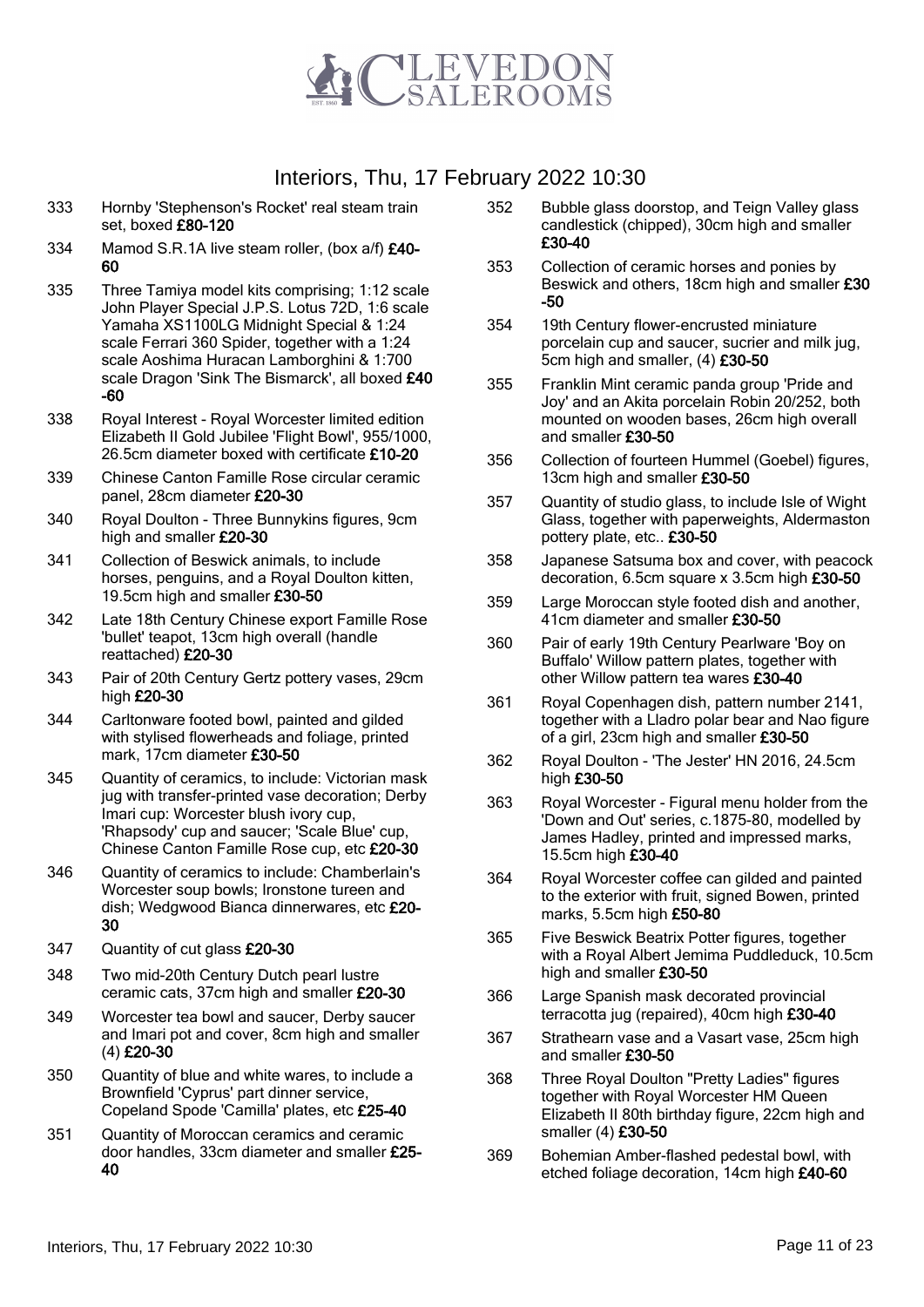

- 370 Moorcroft 'Peony' pattern lamp, designed by Philip Gibson, shape 8/6, with shade on base, 19cm high (excluding fitment) £50-80
- 371 Japanese Imari porcelain charger, circa 1800- 1900. with central cauldron-shaped vase of flowers, three landscape panels and three dragon panels, the reverse with underglaze blue ho-ho birds or phoenix, rockwork and a central seal mark, 47cm diameter £80-120
- 372 Colin Kent, (b. 1934) Six assorted watercolours, comprising 'Derelict Tin Mine, Cornwall', 'Group at Lyme Regis', 'Small Holding, Evening', 'Cornwall Coast', 'Slate and Stone', and one untitled, 29cm x 58cm and smaller, framed and glazed, (6) £150-250
- 373 Pair of glass decanters of mallet form, 26cm high overall £40-60
- 374 Pair of Samson vases and covers decorated in the Worcester manner with panels of Asiatic pheasants on a cobalt blue ground, 24cm high £40-60
- 375 Quantity of Doulton and other figures, 25cm high and smaller £40-60
- 376 Quantity of Royal Worcester plates, to include cabinet plate painted puce en camaïeu with a landscape, together with comports, soup bowls, etc. £40-60
- 377 Royal Worcester yellow and green budgerigar raised to a white gilt and floral painted branch, model 2663, 18cm high £40-60
- 378 Thomas Webb limited edition Royal Wedding candle lamp, number 29 of 250 in original presentation case, together with a quantity of cut glass, paperweights, etc £40-60
- 379 Thomas Webb limited edition vase commemorating the 1969 Investiture of H.R.H. The Prince of Wales, 37/50, 24cm high, in original presentation case £40-60
- 380 Two Chinese porcelain blue and white ginger jars and a vase, all having prunus decoration, 20cm high and smaller £40-60
- 381 Two large baluster stem wine glasses and a cut and engraved glass claret jug, 25cm high and smaller £40-60
- 382 Small collection of Royal Crown Derby, to include trinket boxes, dish, etc £50-80
- 383 Royal Crown Derby Collection of small items to include tray, vases, etc. 12cm high and smaller (6) £50-80
- 384 Four Royal Worcester figures, to include Monk candle snuffer, Napoleon bust, etc., 19cm high and smaller £50-80
- 385 Pair of clear glass lustres, 26cm high £60-80
- 386 Quantity of Royal Worcester and other ceramics, to include pair of wall pockets, Hadley's twinhandled vase, Minton pedestal vase, etc., 19cm high and smaller £60-80
- 387 Large collection of Cornwall crested china, shapes include Celtic cross, Cornish cottages, jester, etc. £80-120
- 388 Collection of crested china to include; Bude, Penryn, St. Austell, Crantock, See of Truro, etc. £80-120
- 389 Five Royal Crown Derby animal paperweights, to include 'Meadow Rabbit', 'Derby Wren', 'Firecrest', etc., all with gold stoppers, 7cm high and smaller (boxed) £80-120
- 390 Royal Crown Derby Two paperweights, 'Polar Bear' and 'Puffin', with gold stoppers, 12cm high and smaller (boxed) £80-120
- 391 Royal Crown Derby Seven animal paperweights to include 'Old Imari Hedghog' and 'Autumn Squirrel', 12cm high and smaller (7) £80-120
- 392 Three Royal Crown Derby paperweights, comprising 'Old Imari Frog', 'Turtle' and 'Barn Owl', all with gold stoppers, 11cm high and smaller (boxed) £80-120
- 393 Two Royal Crown Derby paperweights 'Waxwing' and 'Pheasant', 8cm high and smaller £80-120
- 394 Royal Worcester Collection of early 20th Century dessert plates painted with fruit by R. Sebright, comprising six within gilt decorated cobalt borders, and two within yellow ground gilded borders, 23cm diameter (all a/f) £100-150
- 397 Modern Grandmother clock with moon dial, 173cm high £40-60
- 398 Early 20th Century oak-cased 8-day longcase clock retailed by Selfridge, London, 11-inch square dial with silvered chapter ring having Roman hours and Arabic minutes, matted centre with seconds ring and banner cartouche, within mask spandrels, gong-striking movement, case with lenticle, sold with two brass weights. pendulum, key and winder, 212.5cm high £150- 250
- 399 Art Deco oak-cased grandmother clock, square Arabic dial, two-train movement, 127cm high £15-25
- 400 Art Deco oak-cased wall clock, having a square Arabic dial with two-train gong-striking movement, 69cm high £15-25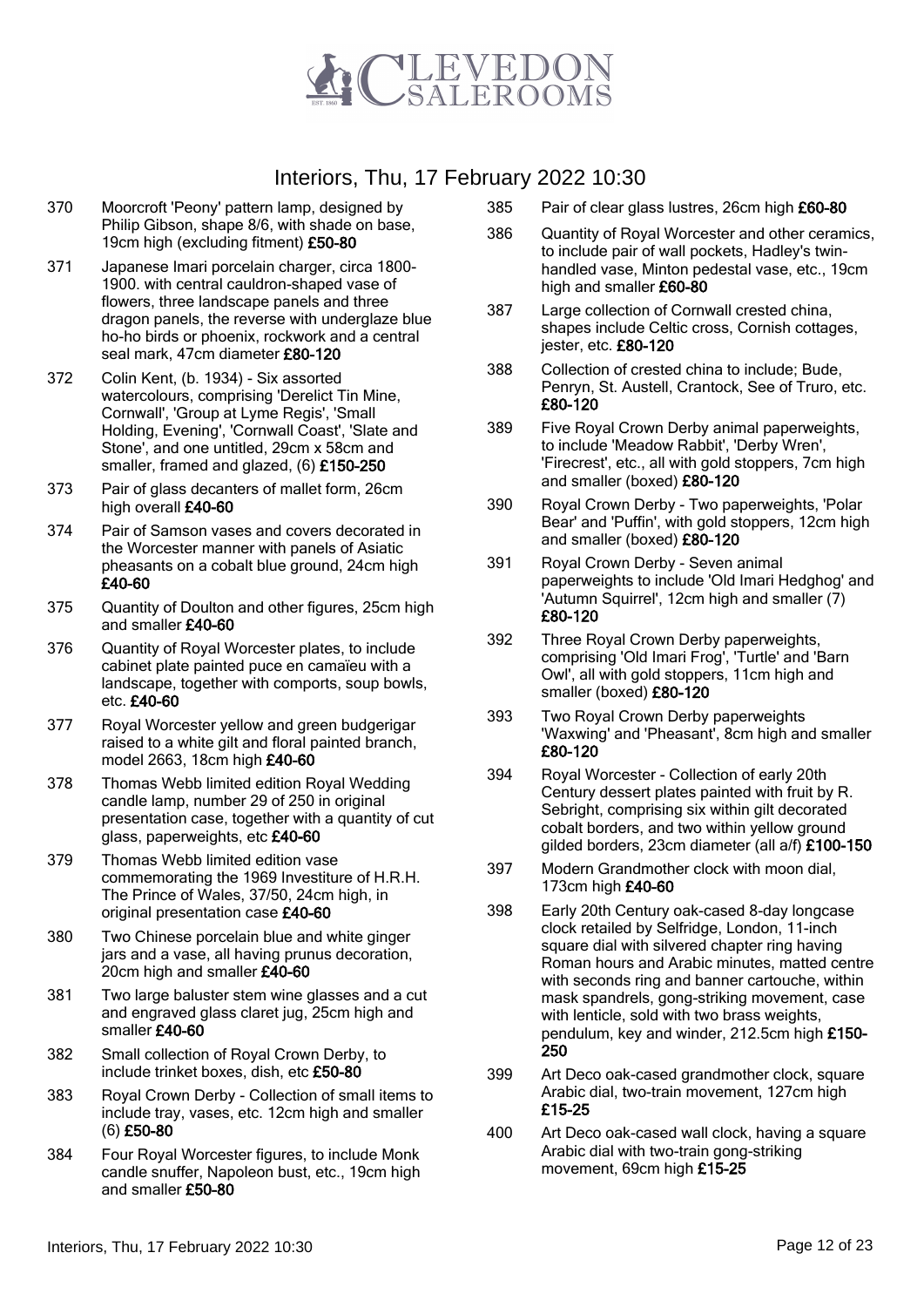

- 401 Early 20th Century Vienna wall clock, Arabic dial, spring-driven movement, 119cm high £15- 25
- 402 Late 19th Century Black Forest 'Postman's Alarm' wall clock of small proportions, with convex glazing, 22cm diameter £15-25
- 403 Small fruitwood-cased wall clock dial and case (only), the repainted dial insribed 'T. Lee London', on box backing, 30cm diameter (no movement) £15-25
- 404 French brass bulkhead-style wall clock, Roman dial marked 'Systeme Brevete S.G.D.G. Paris', with internal mask pendulum, on oak backing, 22.5cm diameter £20-30
- 405 Rosewood cased Bristol bulkhead-style wall timepiece with Roman dial, 25cm diameter £50-80
- 406 Walnut-cased Vienna wall clock case (only), with prancing horse surmount, 141cm high £15-25
- 407 Vienna wall clock, having Roman chapter ring dial, 120cm high £20-30
- 408 Walnut-cased Vienna wall clock, Roman chapter ring, two-train spring-driven movement, case with rearing horse surmount, 148cm high £20-30
- 409 Walnut-cased Vienna wall clock, Roman dial, spring-driven movement, case with eagle surmount, 129cm high £30-50
- 410 Julian Stanton two-weight Vienna wall clock, Roman dial with subsidiary beneath XII, bevelled glazed door, 122cm high £50-80
- 411 Ebonised two-weight Vienna wall clock, 117cm high £100-150
- 412 Reproduction Dutch-style wall clock of Zaanse type, 48cm long £20-30
- 413 Late 19th Century American wall clock, white Roman dial, printed advertisement for Welch, Spring & Co., 66cm high, plus a second case for restoration or parts (2) £15-25
- 414 Early 20th Century inlaid mantel clock, J & F Anderson Elgin having a white Roman dial, 18cm x 18cm high £20-30
- 415 Late 19th Century French black slate and marble mantel clock, with Arabic chaper ring in 'temple' case, 42.5cm wide x 37cm high £15-25
- 416 Early 20th Century inlaid walnut mantel clock, Arabic dial, two-train movement striking on a coiled gong, canted case with conch paterae, 31cm high £20-30
- 417 Early 20th Century portico clock, of rotunda form with Hamburg American Clock Co timepiece movement, 33cm high £20-30
- 418 Edwardian mahogany inlaid mantel clock with French timepiece movement, with white Roman dial, 31.5cm wide £20-30
- 419 Late 19th Century French black slate and gilt metal mantel clock, surmounted by the seated figure of William Shakespeare, 43.5cm wide x 36cm high £20-30
- 420 Swiss green-painted bracket clock having a Roman cellular dial with central decoration, with matching bracket, with key and pendulum, 46cm high (ex. bracket) £50-80
- 421 Large late 19th Century black slate and malachite mantel clock, black and gilt Roman chapter ring with exposed Brocot escapement, 51cm wide x 36cm high £40-60
- 422 Late 19th Century French tortoiseshell clock having a blue and white Arabic dial, 32cm high £60-90
- 423 Junghans Oak cased three-train mantel clock having a silvered Arabic chapter ring dial, with two subsidiaries, four gong rods, 27cm x 38cm high (ex. handle) £40-60
- 424 Walnut mantel clock, Hamburg American Clock Co., Roman dial, two-train movement striking on a coiled posted gong, 42cm high £20-30
- 425 Large late 19th Century French black slate and verde antico marble mantel clock, with black and gilt Roman chapter ring, 49cm wide x 46cm high £25-35
- 426 Dutch-style mantel clock having a silvered Roman chapter ring dial, and rolling moon phase, 21cm x 25cm (ex. handle) £30-50
- 427 French brass carriage clock, with white Roman dial (a/f), 10cm high (ex. handle)  $£30-50$
- 428 Three mantel clocks to include an American 'gingerbread' style example, tallest 57cm high, (3) £20-30
- 429 Four mid 20th Century torsion or 'Anniversary' clocks, each with four-ball pendulum and three beneath a dome, 29.5cm high and smaller, (4) £15-25
- 430 Three modern reproduction wall clocks, tallest 56cm £25-35
- 431 Box of sundry clock parts to include; cases, faces, etc. £30-50
- 432 Victorian inlaid wheel barometer (a/f), 97cm high £30-50
- 433 Gordons Distilled London Dry Gin £20-30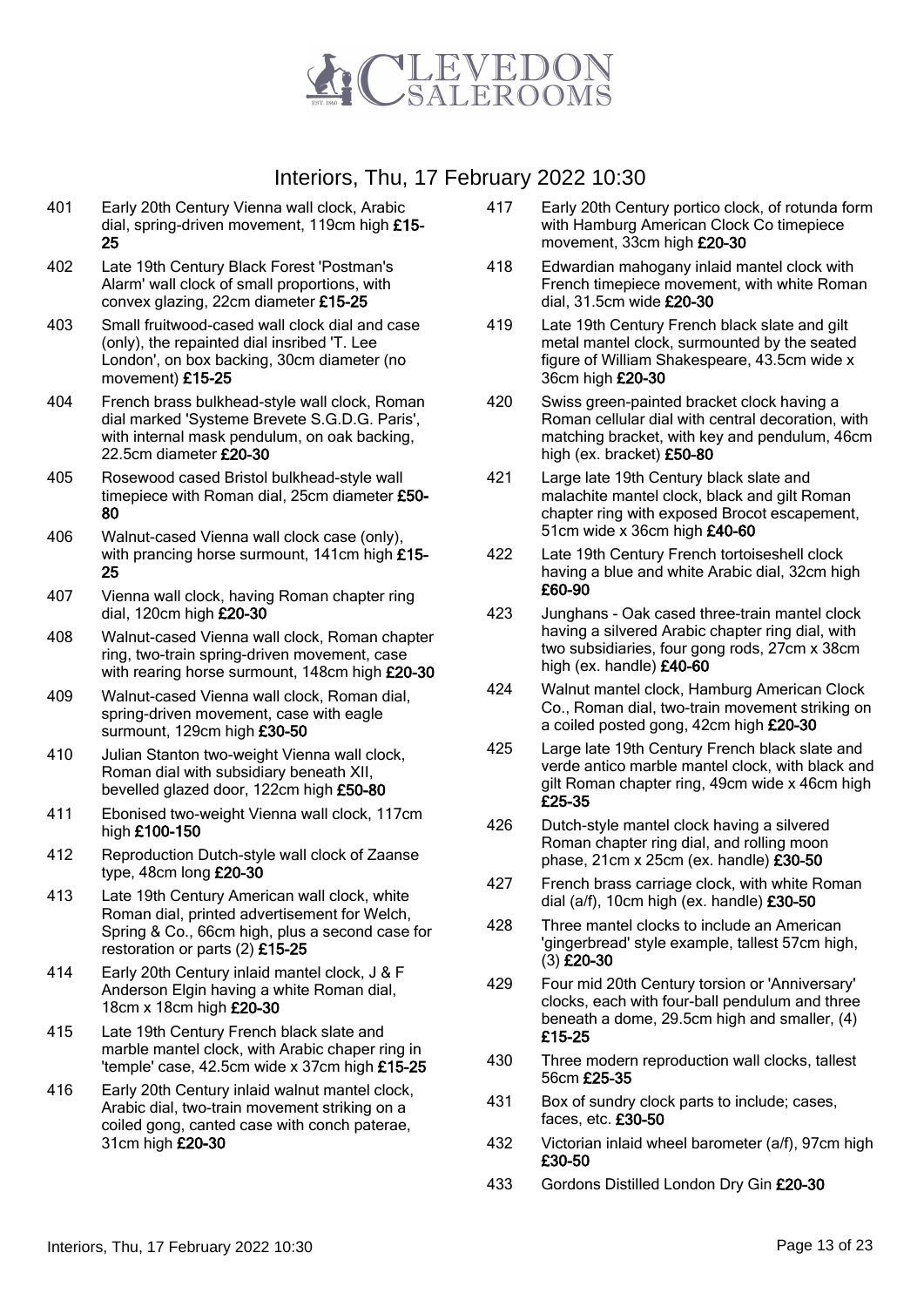

- 434 Two bottles of Port 'Croft' and 'Osborne' £25-35
- 436 Anatolian 'Turkey' carpet having eight central medallions against a dark blue ground, 390cm x 312cm approx (a/f) £80-120
- 437 Caucasian prayer rug, 138cm x 89cm, and a machine-made Turkey pattern rug, 171cm x 91cm, (2) £30-50
- 438 Three Middle Eastern rugs, largest 84cm x 198cm long £40-60
- 439 Victorian brass-bound rosewood Campaignstyle writing slope, 40cm x 24cm x 14cm high £30-50
- 440 Yew wood hexagonal box (13.5cm wide), together with a smaller box £20-30
- 441 Edwardian inlaid mahogany gramophone cabinet, 63cm x 58cm x 97cm high £20-30
- 442 Small early 18th Century-style mahogany demilune fold-over side table, on club supports, 46cm x 22.5cm x 72.5cm high £30-50
- 443 19th Century brass-bound mahogany Campaign-style stationery box, with hinged sloping cover enclosing internal divisions and paper label of F. Waller, West Street, 38.5cm x 21cm x 23cm high £40-60
- 444 Victorian Tompson's Patent brass-bound rosewood lap desk or writing box, with vacant cartouche to hinged cover enclosing blue morocco-lined interior with pouches gilt-stamped for days of the week, 50cm x 26.5cm x 17cm high, on later brass stand £100-150
- 445 19th mahogany and brass-mounted apothecary box, unusually engraved 'Cricket - Club Geneva', now with vacant interior, 25.5cm x 10cm x 24cm high, together with a Victorian rosewood scent casket enclosing four glass decanter bottles, 14.5cm square x 11cm high, (2)

Geneva Cricket Club is the oldest cricket club in Switzerland, founded by J.B. Heath on 16 April 1872. Between 1886 and 1897 it even had its own cricket ground, provided by a wealthy Englishman, Mr. Barton. The club was dissolved during the First World War, but was reformed in 1952 and continues to this day. £80-120

- 446 George III oak side table, fitted two drawers, 79cm x 47cm x 73.5cm high £60-90
- 447 Late 19th Century child's yew and elm low hoop back Windsor chair £60-100
- 448 Childs elm and beech high chair, circa 1900, 87cm high £40-60
- 449 Victorian burr yew wood and rosewood crossbanded sewing box, with brass cartouche with mother-of-pearl, Mauchlinware and Tunbridge sewing requisites, etc £120-180
- 450 Treen and brass table top shaving mirror, with bevelled oval mirror plate in brass swivel frame on treen stand, 56cm high £30-50
- 451 Charles II carved oak Bible box, with stippled 'endless knot' decoration over initials GD and date 1666, 63cm x 32cm x 27cm high £120-180
- 452 Victorian mahogany towel rail 69cm x 95cm high £30-40
- 453 Inlaid walnut open bookcase with featherbanded decoration, 125cm x 33cm x 71cm high £50-80
- 454 Figured walnut serpentine-fronted inlaid Davenport, 55cm x 54cm x 83cm high £150-200
- 455 Victorian mahogany table-top Wellington chest of eight drawers with locking strip, 40cm x 26.5cm x 65.5cm high £80-120
- 456 Pair of mid 18th Century-style walnut chests of three drawers, each  $77cm \times 46cm \times 73cm$ , (2) £150-250
- 457 Victorian walnut three-tier buffet, 105cm x 45cm x 114cm high £80-120
- 458 Victorian brass bound mahogany jewellery box, with engraved cartouche, enclosing later trays, 35.5cm x 25cm x 13cm high £60-100
- 459 Late 17th Century oak four-panel coffer or bedding chest, with carved decoration, 137cm x 59cm x 73cm high £80-120
- 460 19th Century 'apprentice piece' mahogany chest of drawers, of four graduated long drawers (the uppermost with faux double short drawer front) with knob handles, the reverse with 'secret' base drawer, on plinth and compressed bun feet, 42cm x 23cm x 42.5cm high £60-100
- 461 Early 19th Century mahogany chest of two short and three long drawers, 95cm x 48cm x 100cm high £60-100
- 462 Three various tea caddies, comprising a George III mahogany example, 24cm wide, a Regency burr yew sarcophagus example (lacking internal covers) and a Victorian rosewoood parquetry caddy with segmented exterior and chequerboard interior, (3) £120-180
- 463 Two Tunbridgeware boxes, one decorated in the manner of Henry Hollamby with a view of Battle Abbey cloisters, 24cm wide; the second with central butterfly, and a similar book slide, (3) £200-300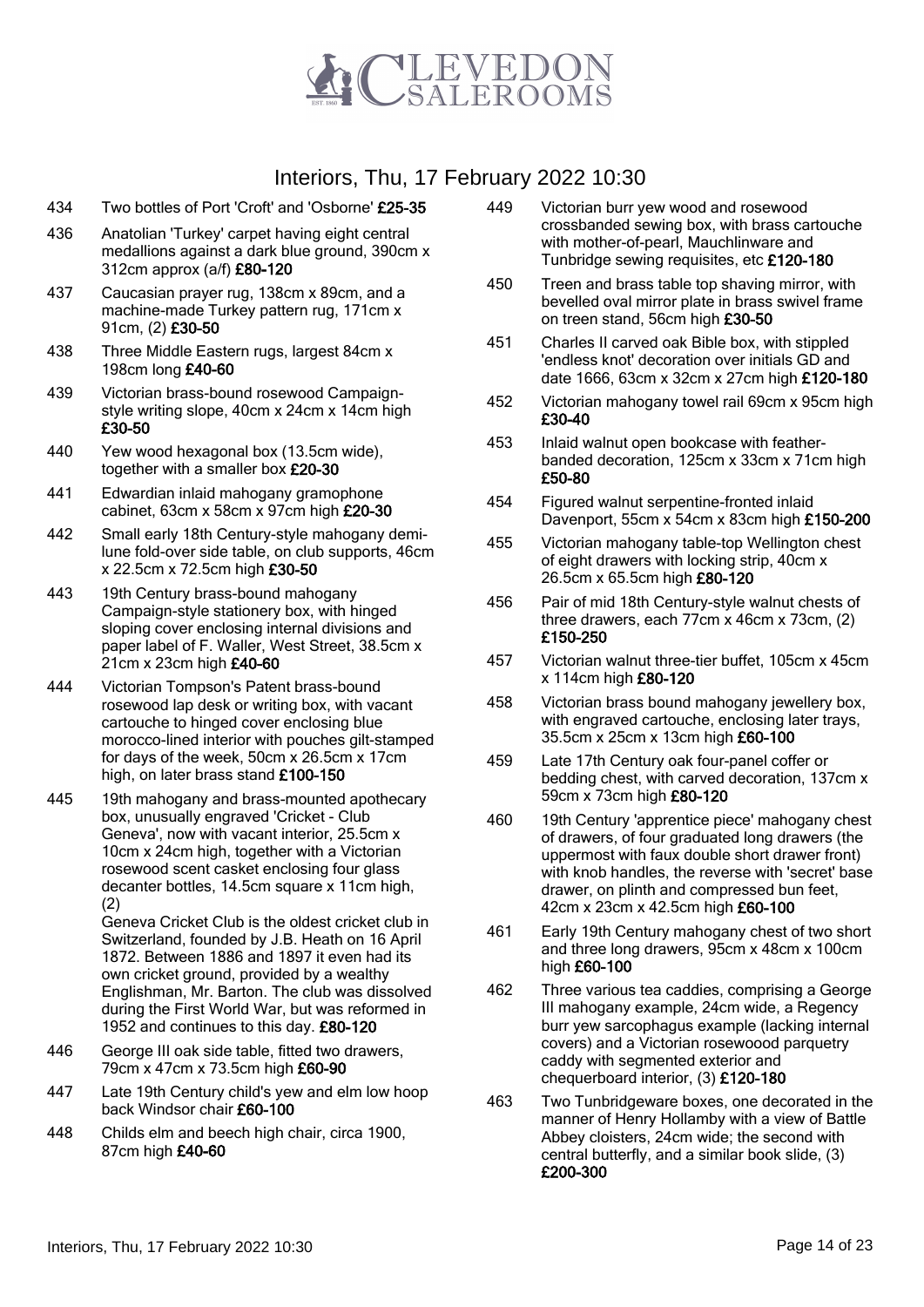

- 464 Victorian Aesthetic period carved walnut open bookcase, 107cm x 31cm x 112cm high £80-120
- 465 George III mahogany tray top night cupboard of small proportions, 29cm x 29cm x 81cm high £50-80
- 466 Pair of mid 19th Century rosewood pedestal cabinets, concocted, each with brass gallery over faux drawer and gilt leaf decoration, 40.5cm x 39cm x 89cm high £120-180
- 467 Unusual late Victorian set of agate and gilt brass postal letter scales, having oval agate pans, complete stack of weights 1/2 oz (two varieties) to 4oz (two varieties), 19cm wide £50-80
- 468 Mid 18th Century walnut chest of drawers, with feather banding and punch-decorated brass handles to the two short and three graduated long drawers, 94cm x 52cm x 90cm high £200- 300
- 469 Late 17th Century carved oak coffer or bedding chest, having a three-panel cover and two-panel front beneath lunette frieze, 111cm x 51cm x 63cm high £80-120
- 470 George I-style walnut side table, circa 1900, with feather-banded top over three drawers on moulded wavy apron and scroll-headed cabriole supports, 106cm x 55cm x 75cm high £80-120
- 471 Mid 18th Century inlaid mahogany bureau, the ebony and boxwood-strung fall enclosing drawers. pigeonholes, tiered shaped shelves and retractable well, over two short and two long conforming drawers on bracket feet, 91.5cm x 55cm x 100.5cm high £80-120
- 472 17th Century oak joined backstool with a solid seat on blocks and turned supports, 46cm (seats widest point) x 93.5cm high £80-120
- 473 David Owens Walsingham School, Rebecca Baird - The Bridge III and David Andrews - Lewes View, Sussex (3), largest 29cm x 20cm, all framed and glazed £15-25
- 474 Early 20th Century mahogany breakfront display cabinet having central blind door flanked by glazed doors, on cabriole supports, 153cm x 36cm x 144cm high £15-25
- 475 Fireside companion set in the form of a knight, 64cm high £15-25
- 476 Two Chinese embroidered silk panels, largest 59cm x 24cm, both framed and glazed £15-25
- 477 Three Imari pattern plates, 21cm diameter £20-30
- 478 19th Century mahogany 'Scotch' chest of eight various drawers with turned handles, 120cm x 57.5cm x 123cm high £30-50
- 479 Alexander Wallace Rimington (British 1854- 1918) - Watercolour - Abbey ruin in a landscape, 26cm x 34cm, together with a pastel of a French scene of figures in a garden, both framed and glazed £30-50
- 480 Antique 17th Century style high back side chair with cane panels to back and seat, 49cm (widest point) x 110cm high £30-50
- 481 Bronze bust modelled after Eric Arthur Stott MBE on a square wooden plinth, unsigned, 30cm high (ex. wooden plinth) £80-120
- 482 Dresden dressing table mirror, 20cm long £30-40
- 483 Early 20th Century three-tier occasional table, 45cm diameter x 66cm high £30-50
- 484 Four Coalport cottages The Parasol House, The Country Cottage, The Old Curiosity Shop and The Master's House, together with two fairings, 'Five o'clock tea' with cats, and 'Returning at one o'clock in the morning', (6) £30 -50
- 485 Frederick (*Fred*) E Bolt (British 1868-1944) -Bristol Savages - Watercolour - 'The Bend of the Road', 49.5cm x 39.5cm, framed and glazed Bristol Savages Gallery label to verso, with exhibition date '1932'. £30-50
- 486 Italian reproduction two-tier oval occasional table with brass mounts, 51cm x 39.5cm x 69cm high £30-50
- 487 Japanese Kutani plate or charger, framed, 36cm diameter £30-50
- 488 Locke & Co. ceramics to include a large threebranch 'bamboo' vase (28cm high), Royal Worcester shell, etc. £30-50
- 489 Pair of 19th Century Botanical watercolours, 10cm x 13.5cm, both framed and glazed £30-50
- 490 Parian ware figure of William Shakespeare, '503' stamped to base, 24cm high £30-50
- 491 Victorian mahogany hall chair £30-50
- 492 Walnut-veneered table top sewing box, the hinged lid opening to reveal a fitted interior, 29cm x 22cm x 16cm high £30-50
- 493 19th Century oak two-section corner cabinet with glazed upper section and cupboard base, 112cm x 195cm (A/F) £40-60
- 494 Ercol 'Golden Dawn' elm sideboard having a pair of central cupboard doors, between two banks each of two drawers on further single cupboards, 128cm wide £120-180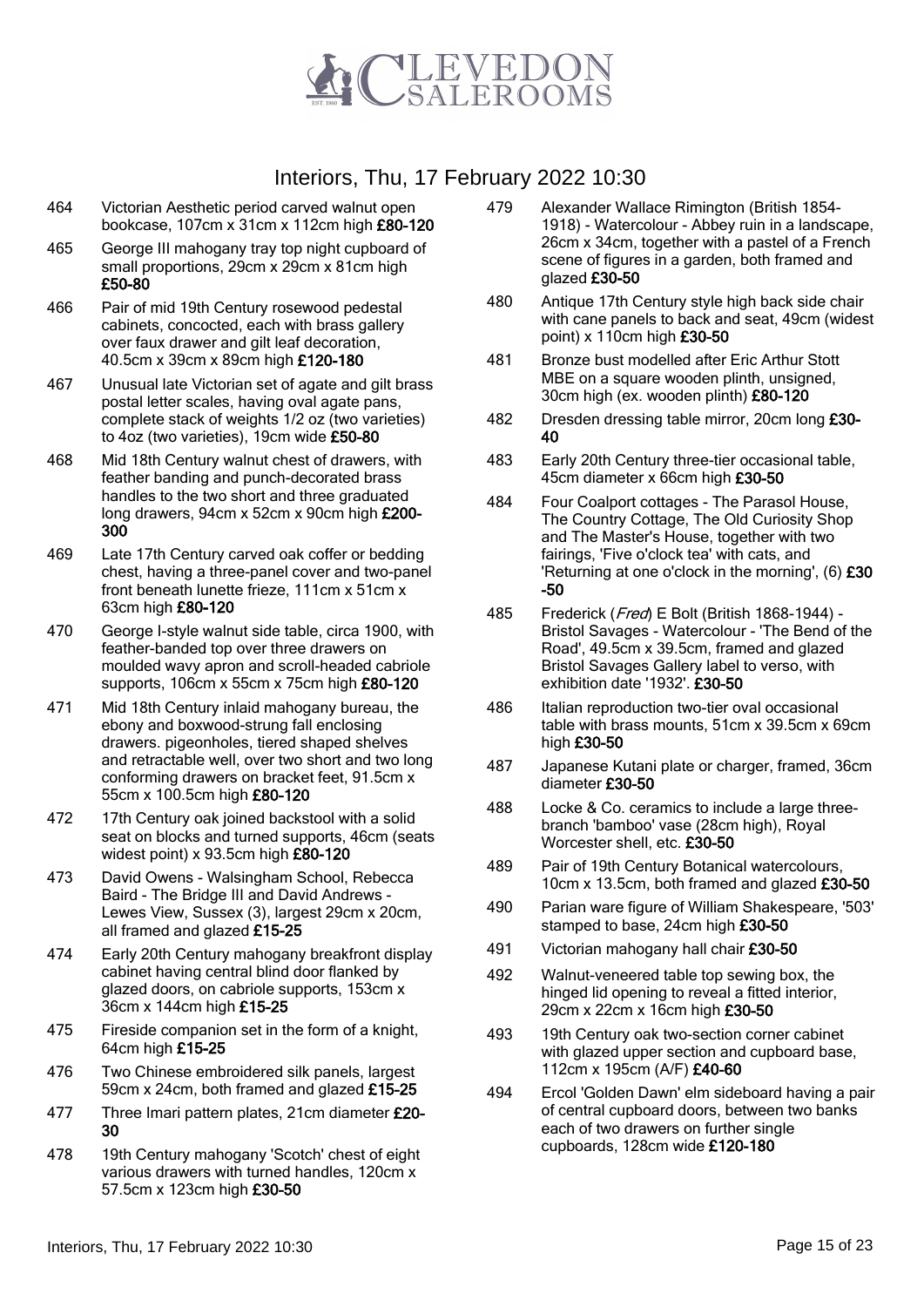

- 495 Ercol mid-Century stickback three piece suite and single armchair, 175cm (length of sofa) £250-350
- 496 Ercol light elm drop-leaf two-tier coffee table 160cm (extended) £100-150
- 497 Frank Mole Watercolour Mendip scene, signed lower left, 24cm x 33.5cm, framed and glazed, together with Frederick Brett Russel (1813-1869) - Watercolour - Ipswich, Mariners Walk, both framed and glazed, (2) £40-60
- 498 Reproduction Italian inlaid marquetry bureau, the fall enclosing a fitted interior, 86cm x 42cm x 100cm high £40-60
- 499 Brian Sanders Watercolour 'Tickenham', signed lower left, 25cm x 40cm, together with a watercolour of Clevedon Pier and 'The Waverley' signed 'Scammell', 33cm x 45cm, both framed and glazed £40-60
- 500 William Stephen Tomkin, (1860/1-1940) Watercolour - 'Dover Boats', signed and dated '93' lower left, 20cm x 36.5cm, framed and glazed David Cross Gallery label to verso £40-60
	-
- 501 18th Century oak mule chest with panel front and two drawers to the base, 133cm x 61cm x 91.5cm high £50-80
- 502 Donald Wilkinson Watercolour, possibly The Isle of Eigg, initialled and dated '55 lower left, 26cm x 18cm, framed and glazed £50-80
- 503 Jane Lampard (Modern) Pastel Garden scene with patio table, 26cm x 36cm, framed and glazed £50-70
- 504 John Stops Oil on canvas Country Churchyard, signed and dated (19)79 lower left, 75cm x 100cm, framed £50-70
- 505 Victorian mahogany writing table with two frieze drawers and inset writing surface raised on reeded supports, 106cm x 68cm x 68cm high £50-80
- 506 19th Century mahogany breakfront three-section wardrobe, the centre section fitted linen press with two short and two long drawers below, 250cm wide x 200cm high £60-100
- 507 Claude Hayes (1852-1922) Watercolour 'Setley Hants', signed lower left, 35cm x 50cm, framed and glazed £60-90
- 508 John Lewis 'Sinatra' two seater settee ('snuggle sofa'), having Riga Multi Stripe fabric, 127cm x 79cm high £80-120
- 509 19th Century mahogany side table, 71cm x 56cm x 68cm £80-120
- 510 Audrey Lewis Hopkins (1914-2011) Oil on panel - 'Concert', 75cm x 90cm, framed £80-120
- 511 Audrey Lewis-Hopkins Oil on board Still life Study of a watering can, signed to verso, 51cm x 61cm, unframed £30-50
- 512 Charles Brooke Branwhite (British,1851-1929) Watercolour - Snowy harbour scene, signed lower right, 24.5cm x 44cm, framed and glazed £80-120
- 513 Donald Wilkinson Watercolour Landscape (possibly The Isle of Eigg), initialled and dated '88 lower right, 25cm x 49cm, framed and glazed £80-120
- 514 Early 20th Century mahogany window seat on square tapered supports, 110cm long £80-120
- 515 Oak three-panel coffer with carved decoration, 125cm x 49cm x 65cm high £80-120
- 516 Set of six Chippendale style mahogany dining chairs, having floral spray upholstered seats, 56cm (seats widest point) x 82cm high £80-120
- 517 Donald Wilkinson Watercolour Landscape (possibly Bowerdale), signed lower left, 54cm x 74.5cm, framed and glazed £100-200
- 518 Late 17th Century and oak three-panel coffer or bedding chest, with associated elm cover, the body with lunette frieze over three flowerheadcentred panels carved with leaves and endless knotwork, 135cm x 61cm x 72cm high £100-150
- 519 Pair of Frank Hudson for John Lewis 'Hemingway' display cabinets of bowfront form having glass shelves, 62cm x 38cm x 130cm high £100-150
- 520 David Bates (British 1840-1921) Watercolour Lane at Eckington, signed and dated '1910' lower right, 35cm x 24.5cm, gilt framed and glazed £120-180
- 521 Queen Anne-Style walnut three-section domed wardrobe,190cm x 55cm x 209cm high £200- 300
- 522 Quantity of green and white, maroon and white china to include; 'Barratts' Staffordshire Ware, Adams 'English Scenic' & Charles Dickens collectors' plates, etc. £30-50
- 524 Polly Peck London evening dress, size 12, Joseph Ribhoff evening dress, and a gilt shawl or wrap, (3) £40-60
- 525 Reproduction Italian marquetry mirror, 49cm x 39cm high £10-20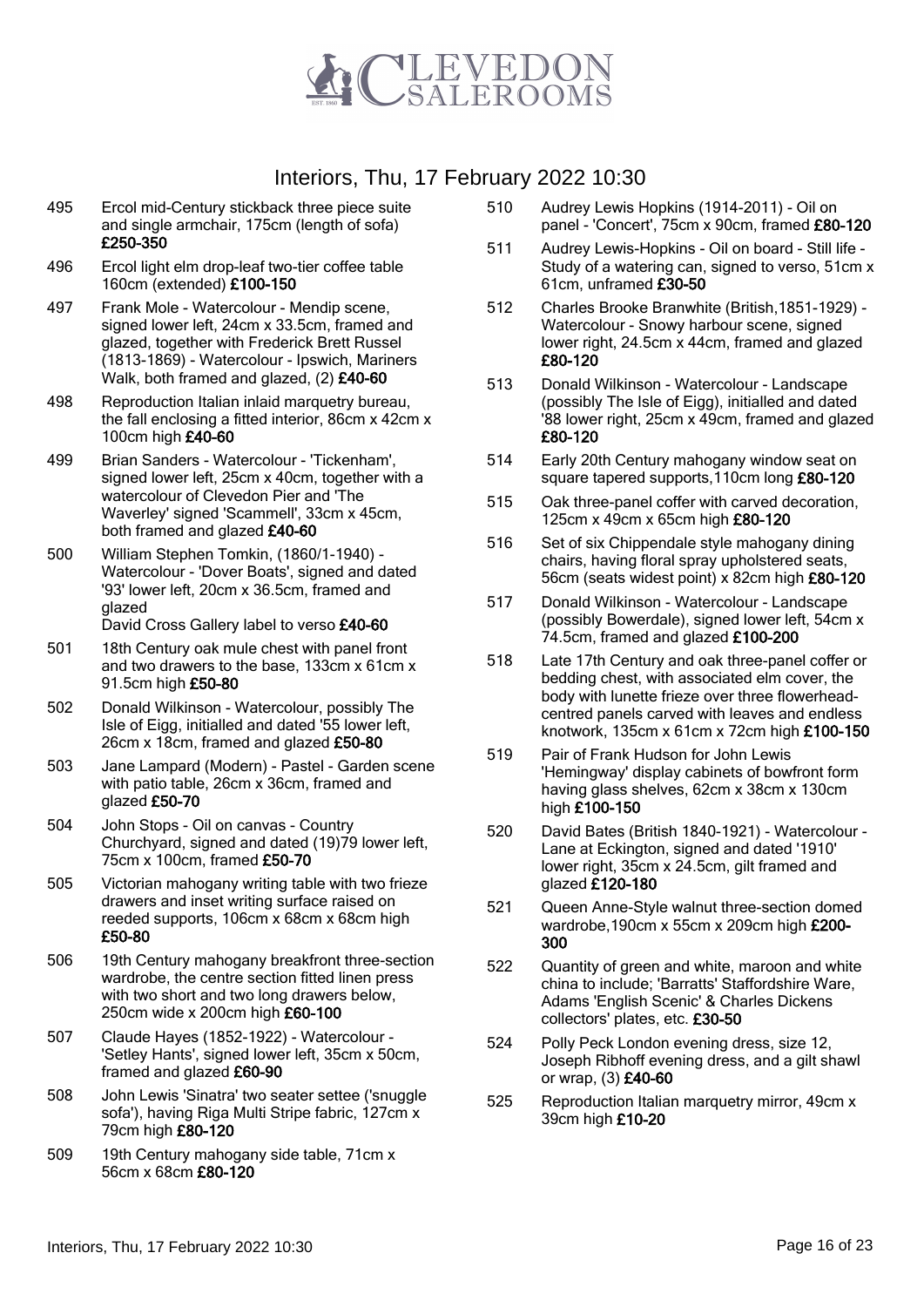

- 526 Japanese late Meiji or Taisho lacquer table cabinet, the interior revealing six small drawers and one long drawer, 37cm x 17.5cm x 37.5cm high £35-50
- 527 Assorted metalware to include; copper coal scuttle, tankards, etc £15-25
- 528 Budock [Cornwall] A.F.C. (Second Eleven) 1922 -23 and Budock Cricket Team 1924 season photographs, framed (2) £15-25
- 529 Elbow chair, together with a balloon back chair, with pink upholstered seat £15-20
- 530 Four 18th Century engravings 'Engraved for Chamberlain's History of London' to include; 'View of Treasury & Horse Guards', 'View of Banquet House', etc, within a single frame (44cm x 60cm) £15-25
- 531 Georgian style mahogany dressing table mirror fitted three drawers to base, 42cm wide £15-25
- 532 Gilt metal two tier occasional table/ trolley, 49cm diameter x 60cm high £15-25
- 533 Grundig 3028 3D sound wooden cased radio, 61cm wide £15-20
- 534 Mahogany dining chair, with 'X' stretcher, upholstered in red fabric, 42cm (widest point) x 95.5cm high £15-25
- 535 Pakistani red velvet dress and shawl with typical floral decoration £15-25
- 536 Quantity of 20th Century coloured glass, etc £15 -25
- 537 Quantity of framed prints etc £15-25
- 538 Three vintage suitcases, two 66cm wide, and a trunk, 94cm wide, (4) £15-25
- 539 Wall mounted display cabinet, 31cm x 47cm high £15-20
- 540 1950s four-drawer chest, 75cm x 41cm x 88cm high £20-30
- 541 19th Century mahogany dressing table mirror with two drawers, 46cm x 19cm x 48cm high £20 -30
- 542 Assorted Egyptian-style artefacts, to include a basalt ushabti (in two pieces), three reproduction oil lamps, reproduction jewellery, etc £20-30
- 543 Assorted silver-plated wares £20-30
- 544 Bentwood coat stand, 191cm high £20-30
- 545 Black GPO vintage telephone £20-30
- 546 Blue and white meat plate with riverside scene and a brown and white meat plate (50cm wide) £20-30
- 547 Brown button-back leatherette office desk chair, 51cm (seats widest point) x 83cm high £20-30
- 548 Chinese metal relief vase (weathered, a/f), 46cm high £20-40
- 549 Chinese silk panel depicting a figure riding a lion dog, 74cm x 41cm, framed and glazed £20-30
- 550 Chinese textile panel decorated with a peacock set withIn a foliate metal frame, 83cm x 156cm high £20-30
- 551 Chinese wooden screen / panel, 31cm x 82cm high £20-30
- 552 Delft dish and plate, 35cm diameter (dish A/F) £20-30
- 553 Early 20th Century brass and red glass threebranch ceiling light, 40cm long approx £20-30
- 554 Early 20th Century oak X-frame chair with leather slung seat and back, 61cm x 50cm x 91cm high £20-30
- 555 Edwardian rectangular music stool, tray and one other stool £20-30
- 556 Edwardian wall mirror fitted with a box base, 66cm high, and a late Victorian nursing chair, (2) £20-30
- 557 Folio of assorted unframed drawings, prints and photographs, to include: watercolour of a lady spinning yarn, soigned 'Emil Charlet', 32cm x 23cm, a few sepia photographs including Paris; reproduction posters, etc £20-30
- 558 Folio of unframed prints and engravings, to include: after Willaim Hogarth, 'The Company of Undertakers'; after Paulus Potter (Dutch, 1625- 1654), 18th or early 19th Century bookplate restrike etching of 'The Frisian Horse', 'Quadrupeds', some gilt-enriched prints from the Journal of Indian Arts and Industries, etc £20-30
- 559 Folio of unframed still life studies attributed to Mary Brownlow (fl. 1928-1953), together with a 'Vegetables', a small run limited edition print by the artist, dated 1951 and numbered 3/3, (a/f), £20-30
- 560 Four prints of Orchids, together with a quantity of botanical prints, framed and glazed £20-30
- 561 Framed Chinese panel, 25cm x 85cm high £20- 30
- 562 French School, late 19th Century unframed watercolour and body colour study of a female musician with lute or mandolin, 24cm x 20cm £20-40
- 563 French-style decorative wall mirror, 58cm x 80cm high £20-30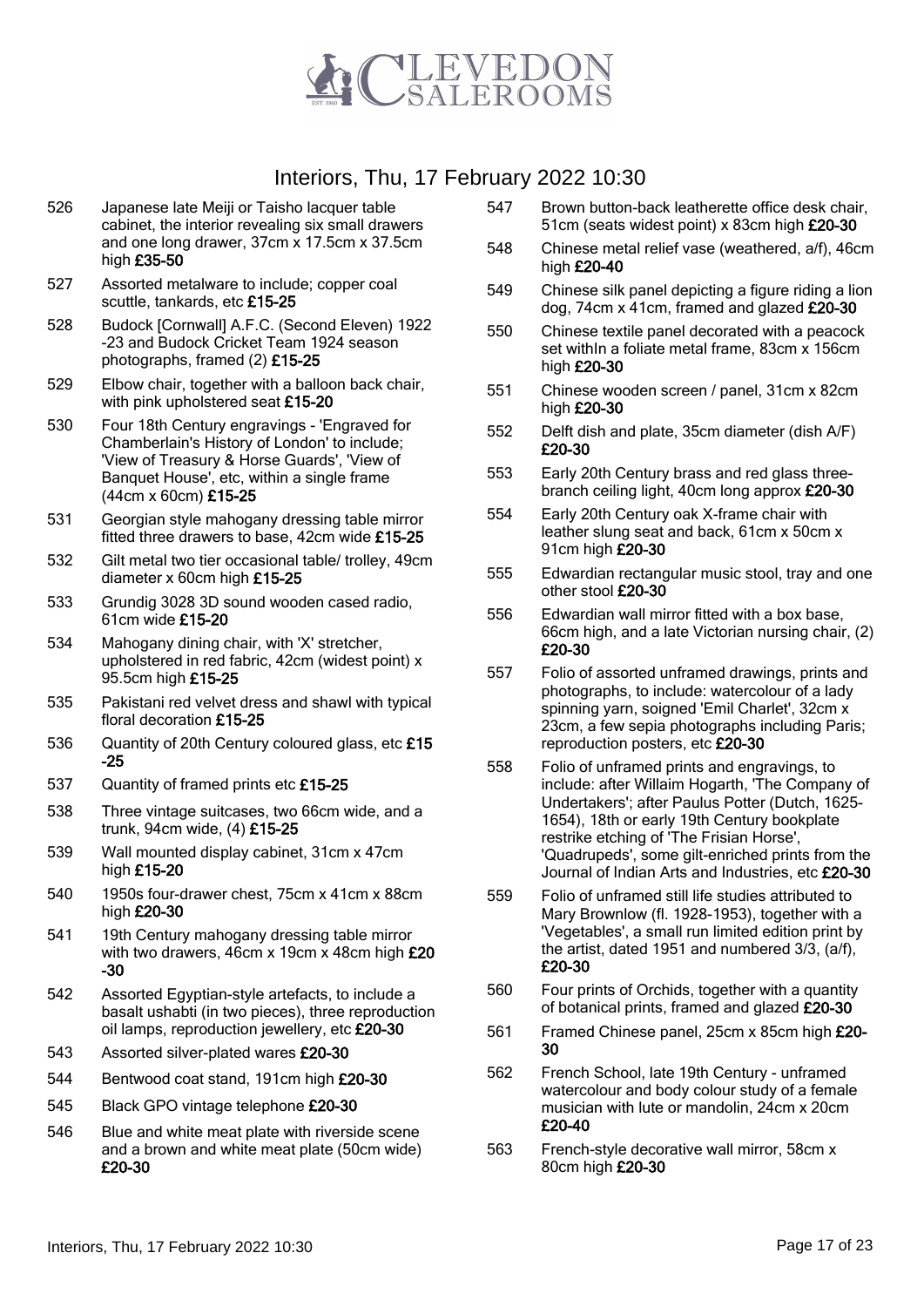

- 564 Fruit and leaf pattern ceramics to include Carlton Ware and Beswick £20-30
- 565 Garman Morris (fl. c. 1900-1930) Watercolour 'Sunset', signed lower right, 15.5cm x 50cm, framed and glazed £20-40
- 566 Gilt frame rectangular mirror, 89.5cm x 57cm high £20-30
- 567 Gilt framed barometer, 30cm high, together with a small gilt wall clock, brushes, etc £20-30
- 568 Gilt metal standard lamp with pink shade, 156cm high £20-30
- 569 Green dress and wrap, 130cm long approx £20-30
- 570 Group of unframed equestrian pencil studies, probably mid 20th Century, assorted sizes £20- 30
- 571 HMV picnic gramophone £20-30
- 572 Japanese Imari charger and other Asian ceramics, 36cm diameter £20-40
- 573 Mid 19th Century cast iron radiator, 83cm x 92cm high £20-30
- 574 Mid 19th Century coloured engraving in an oval frame, 33cm long £20-30
- 575 Modern dark wood corner desk £20-30
- 576 Modern gilt framed beveled-edge mirror, 60cm x 44cm £20-30
- 577 Nailsea type glass rolling pin with red, white and blue festoon decoration, together with a quantity of Royal Staffordshire tea ware, Denby Village ornaments, etc £20-30
- 578 Nest of four Chinese style tables, each top having carved decoration, largest 51cm x 36cm x 61cm high £20-30
- 579 20th Century Georgian style coffee table, together with nest of three tables, 95cm x 43cm x 48cm (coffee table) £20-30
- 580 Oak joint stool, 48cm x 30cm x 46cm high £20- 30
- 581 Pair of brass electric candelabra with lustre drop decoration, 71cm high £20-30
- 582 Pair of silver coloured figures of classical maidens, 65cm high £20-30
- 583 Part service of plated Kings pattern flatware £20 -30
- 584 Plaster figure of a lady (58cm high), together with a similar figure formed as a table lamp base (117cm high, overall) £20-30
- 585 Pointillist watercolour Lady in blue hat, in the tradition of Paul Signac, 30cm x 25cm, unframed £20-40
- 586 Quantity of 20th Century free-form glass, largest piece 31cm high x 26.5cm diameter £20-30
- 587 Quantity of 20th Century glass to include; Edinburgh Crystal, Tudor Crystal, cut glass vases, etc £20-30
- 588 Quantity of brass and copper items to include; kettle, pans, miniature candlesticks, etc. £20-30
- 589 Quantity of ceramics to include; Leonardo Collection figure, clown & three Devon ware vases, Poole Pottery, etc. £20-30
- 590 Quantity of decorative frames £20-30
- 591 Quantity of framed pictures, mainly Continental views £20-30
- 592 Quantity of framed prints, 19th Century and later £20-30
- 593 Quantity of framed prints, Hunting and French prints £20-30
- 594 Quantity of gilt framed mirrors, largest 29cm x 62cm high £20-30
- 595 Quantity of ironstone ceramics, etc £20-30
- 596 Quantity of LP's, 78's, records etc £20-30
- 597 Quantity of Minton Haddon Hall tea ware £20-30
- 598 Quantity of silver-plated items and stainless steel, to include cased sets of flatware, etc £20-30
- 599 Quantity of silver plated wares and cutlery £20- 30
- 600 Quantity of silver-plated wares to include flatware, two-handled tray, etc £20-30
- 601 Quantity of various styled table lamps etc, tallest 54cm £20-30
- 602 Reproduction serpentine fronted side table with two drawers, 114cm x 56cm x 84cm high £20-30
- 603 Royal Worcester Mayfield pattern dinner ware £20-30
- 604 Pair of Doulton Lambeth vases, 22cm high, together with a single example, 28cm high, (3) £20-40
- 605 Three large machine-made tapestry wall hangings, to include a lake scene with terrace, 222cm x 112cm, with brass suspension pole, and smaller, (3) £20-30
- 606 Three Pakistani ladies silk jackets together with a dress £20-30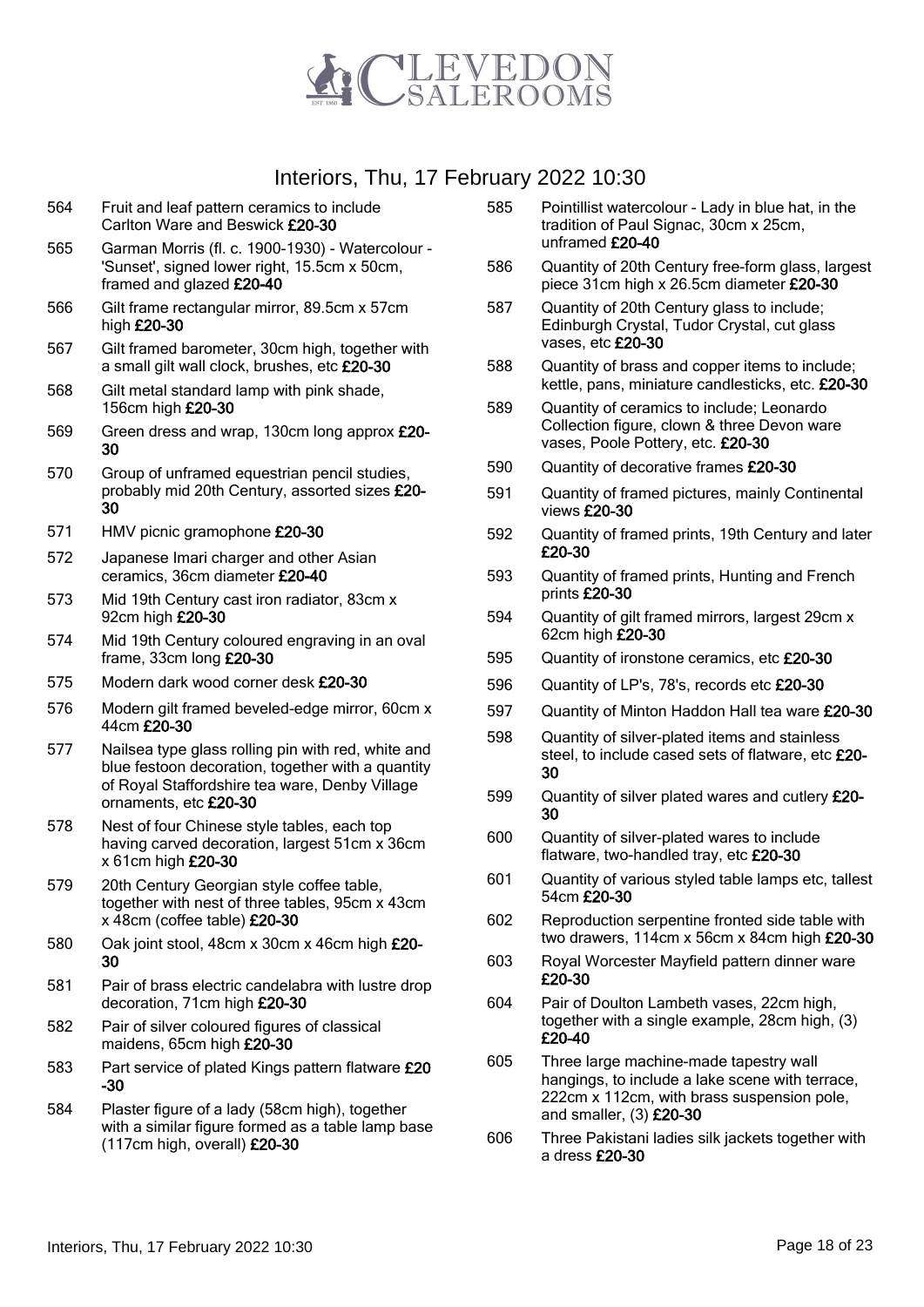

- 607 Two Post-War unframed sketches, 'The Unemployed', entitled and dated '47 lower right, and 'This is Atomic Energy!', the loose leaves (ex ring-bound) 38cm x 28cm, images 15-16cm approx, (2) £20-40
- 608 Two Edwardian framed prints, 56cm x 43cm £20 -30
- 609 Two gilt framed dressing mirrors £20-30
- 610 Two lamps and a bust of Shakespeare, and plaster figures of a boy and pony, largest piece 42cm (ex. fittings) £20-30
- 611 Two modern hurricane lamps (45.5cm high), together with a gilt vase (36cm high) £20-30
- 612 Two oil lamps, one having a Cranberry glass font with etched shade, 64cm & 53cm high £20- 30
- 613 Various prints, to include a view of the Clifton Suspension Bridge, SS Great Britain, etc £20-40
- 614 White finish two-drawer console or side table, 94cm x 32cm x 73cm high, and a similar wall mirror, 63cm wide x 84cm high, (2) £20-30
- 615 Dressing table mirror, 68.5cm high £25-35
- 616 Framed and glazed arrangement of buttons and needlework tools 64cm x 36cm (overall) £25-35
- 617 Fretwork wall mirror, 45cm x 27cm £25-40
- 618 HMV table top gramophone, 39cm x 47cm x 35cm high £25-40
- 619 Mappin & Webb silver plated oval tray, 51cm long (ex. handles) £25-35
- 620 Quantity of metal work to include table lamps, graduated mugs, etc £25-35
- 621 Small quantity of silver plate to include; epergne, candlesticks, coffee pot, etc. £25-35
- 622 Three Sri Lankan silk work elephant studies, 35cm x 52cm and smaller, (3) £25-35
- 623 Victorian mahogany show-frame button back salon chair, upholstered in turquoise velvet fabric, 40cm (seats widest point) x 81cm high £25-40
- 624 Walnut framed rectangular stool, 71cm x 44cm x 43cm high £25-40
- 625 Yamaha G-235 guitar, cased £25-35
- 626 Vintage fashion St. Michael retro Crimplene cowl neck top, size 16, another Crimplene top size 14, Ladies Pride polyester dress size 14, English Lady retro dress size 12, and an Eastern print silk robe with tie belt, (5) £30-50
- 627 19th Century mahogany shelf (with carry handles), 114cm long £30-50
- 628 20th Century Jacobean style carved oak side table fitted three drawers, 107cm x 53cm x 82cm high £30-50
- 629 After Albrecht Durer, (1471-1521) Two 20th Century unframed studies of Apostles from the Heller altarpiece (c. 1507-09), images 24cm x 17cm, (2) £30-50
- 630 Album of French photographs, together with two music sheet books £30-50
- 631 Attributed to Fernand Audet (1923-2016) Oil on card - Old woman walking in a snowy landscape, by repute from the studio of Audet, 24cm x 19.5cm, unframed £30-50
- 632 Attributed to Theophile Gautier (1811-1872) Portrait of a boy with cap, on textured paper, red 'Ecole des Arts Decoratifs' stamp upper left, indistinct signature lower right, 31.5cm x 23.5cm, unframed, and another similar example, young girl, on matching paper, (2) £30-50
- 633 Barbola-style wall mirror, 41cm x 55cm (a/f) £30 -50
- 634 Bijouterie coffee table with sunken glass centre, 119cm x 65cm x 46cm high £30-40
- 635 Black glass paraffin/oil lamp, 67cm high £30-50
- 636 20th Century butler's style tray top table, 48cm x 49cm x 58cm high £30-40
- 637 Canteen of Butlers 'Kitemark Collection' Kings pattern cutlery £30-50
- 638 Canteen of mid 20th Century cutlery £30-50
- 639 Carved aneroid barometer circa 1900, 87cm long £30-50
- 640 Cased figure of a Chinese lady, 38cm x 33cm x 54cm high £30-50
- 641 Cast iron fender with pierced decoration, 130cm x 26cm deep £30-50
- 642 Chinese carved 'opium' table or coffee table with glass top,  $99cm \times 46cm \times 38cm$  high  $£30-50$
- 643 Chris Stinchcombe Pastel 'Spring Tide, Sea Mills Harbour', 31cm x 44cm, together with a Judy Kendall - Acrylic - 'Garden Seat', 39cm x 29cm, both framed and glazed £30-40
- 644 John Lewis antique-style circular wall mirror with etched border plates, 48cm diameter, and an Art Deco bevelled frameless mirror with cresting, 73cm wide, (2) £30-50
- 645 19th Century mahogany snap-top tripod occasional table, with dished circular top and birdcage action, 67cm diameter x 70cm high £60-90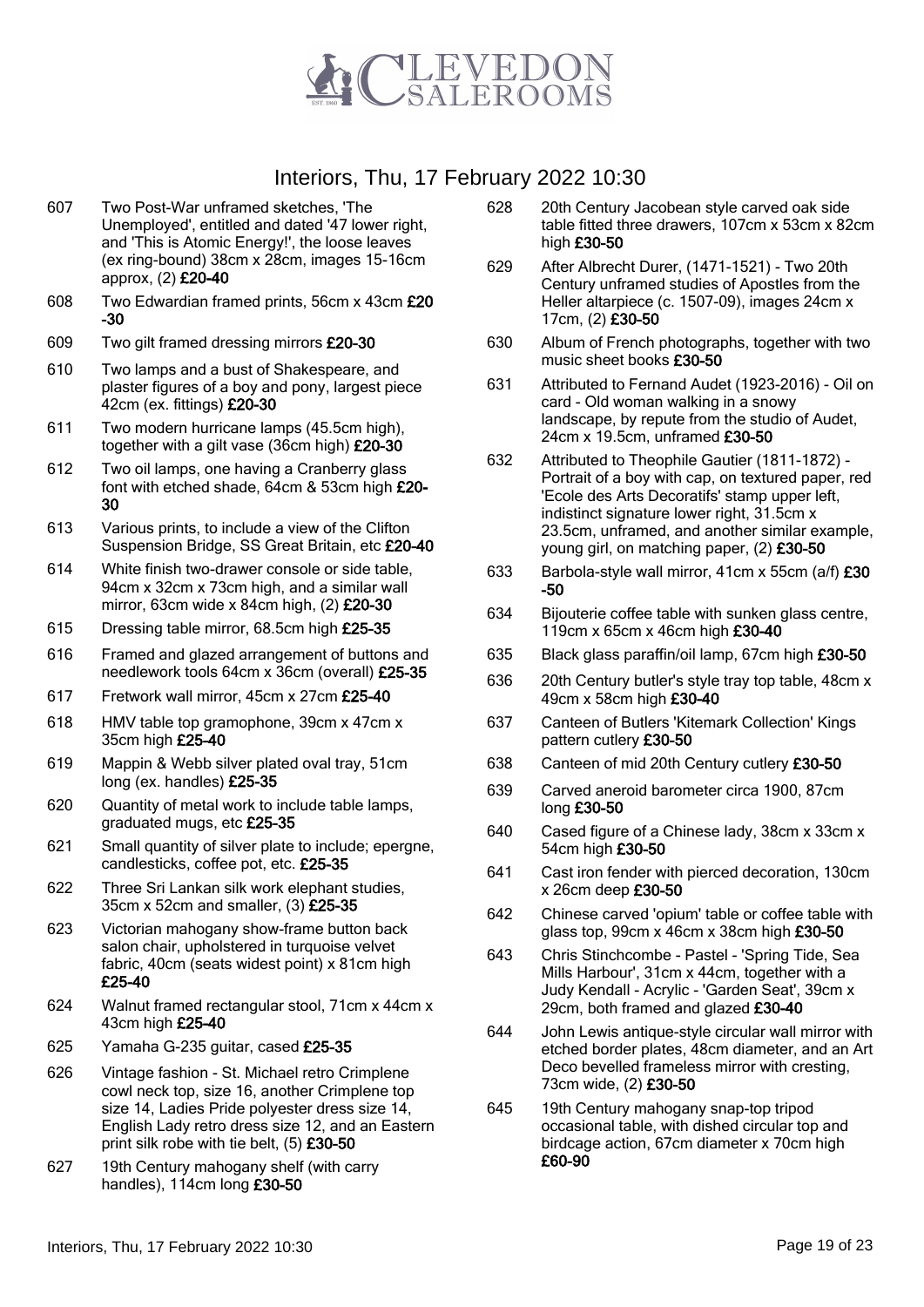

- 646 Cloisonne vase 26cm high, together with a small enamel pin dish and leaf dish (3) £30-50
- 647 David Shepherd Limited edition print 'Zebras and Colony Weavers', signed in pencil lower right, 43cm x 78cm, framed and glazed £30-40
- 648 Demi-lune stickstand and sticks, 46cm x 23cm x 69cm high £30-50
- 649 Two Edwardian tub-back salon chairs, and another, (3) £30-40
- 650 Follower of Andre Derain )1880-1954) Landscape with three trees, bears signature, 17.5cm x 24cm, in gilt frame £30-50
- 651 Follower of Wenceslaus Hollar (1607-1677) 'Ancient VIew of St. James's, Westminster Abby [sic] & Hall &c from the Village of Charing', monochrome wash, 15cm x 26.5cm excluding captions, unframed, and an unframed engraving 'Canonicus Regularis S. Augustini' after Hollar, plate impression size 25cm x 14.5cm, (2) £30-50
- 652 Four decorative prints (teacups) and a still life print, all framed and glazed £30-40
- 653 Four Florentine style gilt gesso wall bosses, 14cm wide £30-50
- 654 Four gilt wall mounted lamps (de-wired), 53cm long £30-50
- 655 Four reproduction mahogany dining chairs with serpentine seats and Prince of Wales feather decoration to the shield backs £30-40
- 656 French-style gilt dolphin lamp, 43cm high (excluding fitment) £30-50
- 657 Georgian mahogany fold-over card table (82.5cm wide), together with a tripod table (40cm diameter) £30-50
- 658 Gilt framed wall mirror, 98cm x 122cm (overall) £30-50
- 659 Giltwood pier mirror, 48cm x 97cm high (overall) £30-50
- 660 Small collection of Goebel monk figures, Doulton character jugs, etc., 24cm high and smaller £30-50
- 661 G-Plan nest of tables together with a rectangular G-Plan coffee table, 136cm x 49cm (coffee table approx.) £30-50
- 662 H.E. Melsom Three oil portraits and a view of Shoreham Harbour, largest 56cm x 47cm £30- 40
- 663 Harriet Glen (modern) Two wooden hare figures, 'Moon Daisy', 44cm and 33cm high £30- 50
- 664 Jasper Conran for Stuart Crystal glass bowl, and a quantity of cut glass, Bristol blue glass, etc £30-50
- 665 Late Georgian mahogany D-end dining table, 287cm x 112cm wide £30-50
- 666 Late Victorian upholstered salon chair, 71cm x 69cm x 79cm high £30-40
- 667 Lily Thornton Pair of watercolours Farmyard scenes, signed and dated '1909' lower left, 28cm x 45cm, framed and glazed £30-50
- 668 Locke and Co, Worcester tea wares etc £30-50
- 669 Maelzel Metronome, money box in the form of a tea-caddy, glass oil lamp etc £30-50
- 670 Mahogany bureau fitted with four long drawers, 103cm x 52cm x 108cm high £30-50
- 671 Manner of Paul Nash Oil on canvas Cubistinfluenced landscape with scattered buildings in a river valley, possibly Provence, unsigned, 51cm x 61cm, unframed £30-50
- 672 Modern armchair, 63cm (seats widest point) and footstool £30-50
- 673 Nigeria Airways picnic set £30-50
- 674 Oak open bookcase of three shelves, 91.5cm x 27cm x 133cm high £30-50
- 675 Wooden oblong stickstand 103cm x 27cm x 65cm £30-50
- 676 Stick back occasional chair, upholstered stool with trefoil seat and two foot stools £30-50
- 677 Pair of 20th Century Biedermeier revival chairs and Hepplewhite style ladderback elbow chair (3) £30-40
- 678 Pair of amber glass vases (32cm high), together with two amber coloured carnival glass £30-50
- 679 Pair of cast iron pub table bases, 67cm high £30 -50
- 680 Pair of resin and metal figural table lamps with glass shades, 65cm high (tallest) £30-40
- 681 Pair of framed prints St. George's Chapel and Frogmore ( 23cm x 30cm), together with framed engravings of old Bristol, all framed and glazed £30-40
- 682 Pair of white glass panels painted with kingfishers and flowers 67cm x 27cm (framed and glazed) £30-50
- 683 Pink onyx table lamp base (51cm high), together with a pink glazed ceramic table lamp, 41cm high (ex. fitting and shade) £30-50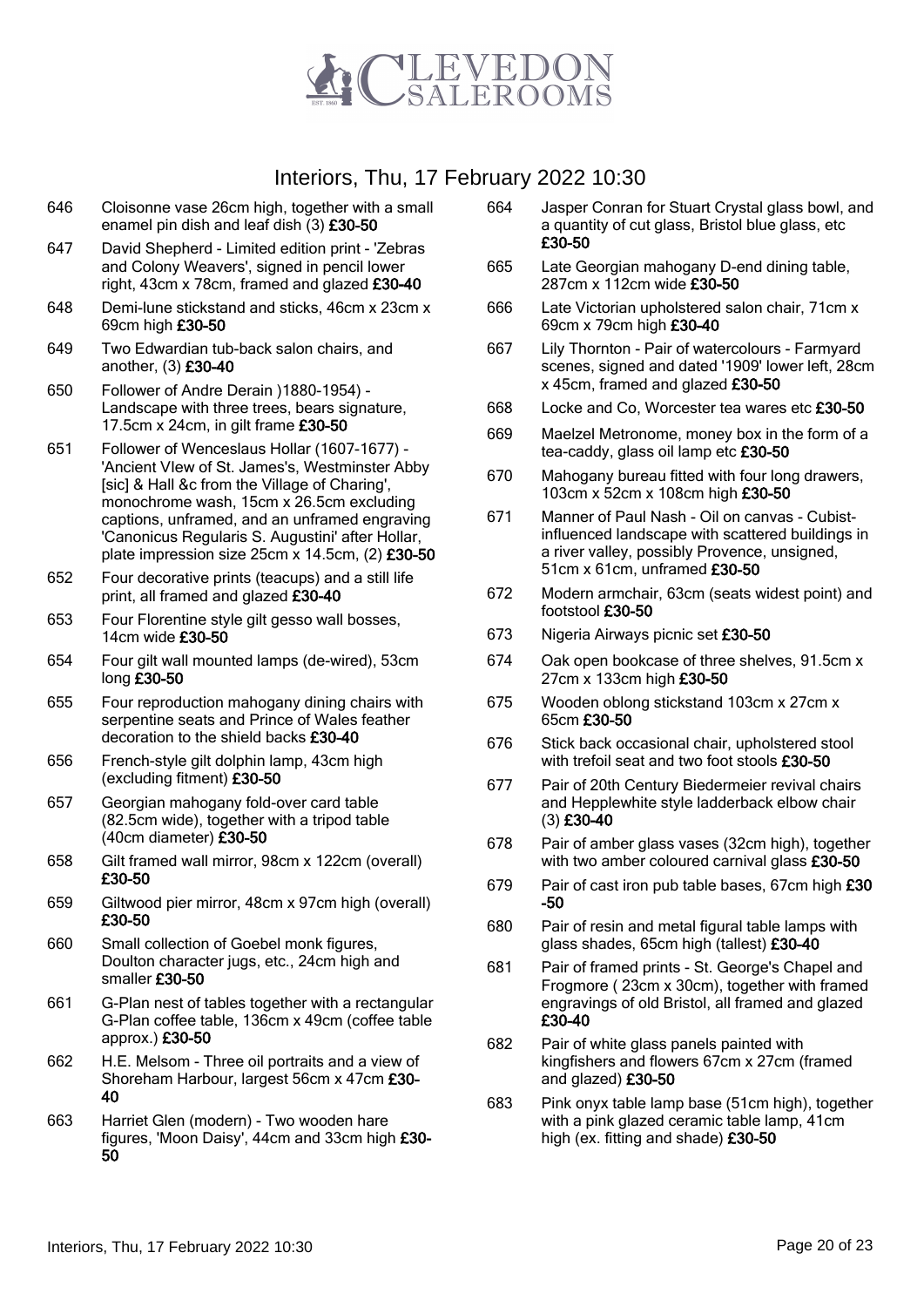

- 684 Quantity of assorted silver-plated wares to include; cased fish-servers, canteen of cutlery, loose cutlery, etc. £30-50
- 685 Quantity of blue and white ceramics £30-50
- 686 Quantity of ceramics etc to include Staffordshire dogs, tea wares etc £30-50
- 687 Quantity of ceramics to include Royal Worcester, Crown Ducal, Belleek, etc £30-50
- 688 Quantity of Chinese blue and white plates, etc (a/f) £30-50
- 689 Quantity of Continental and English porcelain to include; teapot, Lladro geese, Herald Hungry lidded pot, Minton 'The Sage', ect. £30-50
- 690 Quantity of cut glass etc £30-50
- 691 Quantity of Evesham tableware £30-50
- 692 Quantity of framed pictures, mainly portraits £30 -50
- 693 Quantity of glass paperweights, to include a Strathearn latticino example and over 40 others £30-50
- 694 Quantity of Victorian Moss Fibre blue transferprinted tea and dinner wares, etc £30-50
- 695 Quantity of silver-plated cutlery, with mahogany box £30-50
- 696 Quantity of silver plated ware to include ice bucket/wine cooler, desk calendar, etc £30-50
- 697 Quantity of tools, to include a cased Carl Zeiss (Jena) surveyor's level, 'Record Tools' chest and military transit case with Ordnance broad arrow (both vacant), moulding plane, etc £30-50
- 698 Quantity of vintage advertising bottles, stoneware, keys, etc £30-50
- 699 Quantity of Wedgwood Amherst tea ware £30- 50
- 700 Reproduction gilt framed mirror topped with an eagle, 51cm x 126cm high £30-50
- 701 Small collection of Asian ceramics, to include crackle glazed vase, two Japanese bowls and boxed bowl £30-50
- 702 Stained overmantel mirror of arched design, 133cm x 137cm high £30-50
- 703 Stereo Hi-Fi system, Sony STR-4800, Sony TA-212 Stereo Amplifier, PS-4750 Direct drive Turntable Record Player, Pioneer CT-200, pair of Sony SS-2050 speakers, etc, sold as seen £30-50
- 704 Table top box with hinged lid and drawer (28cm x 19cm x 23cm high), together with a small porcupine box (13cm x 9cm x 5cm high  $£30-50$
- 705 Thomas Mortimer, (fl. 1889-1940) Watercolour - Coastal/ harbour scene, signed lower left, 15cm x 24.5cm, framed and glazed £30-50
- 706 Three Staffordshire figure groups, tallest 37cm £30-50
- 707 Three-branch ceiling light with copper finish and bell-shaped shade, 57cm diameter approx x 35cm high excluding chain suspension £30-50
- 708 Two Chinese paintings on fabric, and a needlework study, largest 48cm x 33cm, all framed and glazed £30-40
- 709 Two mahogany display cabinets, 122cm x 34cm x 136cm & 86cm x 37cm x 122cm high £30-50
- 710 Two John Lewis metal framed wall mirrors with leather hanging strap, 39cm diameter (largest) £30-40
- 711 Two school style wooden benches, 183cm & 178cm long £30-50
- 712 Various gilt painted decorative items to include; wall bracket, bust, candlesticks, table lamps. etc, largest 43cm £30-50
- 713 Velvet covered Edwardian easy chair, 56cm (seat's widest point) x 75cm high £30-50
- 714 Victorian button-back easy chair,having striped fabric, lacking seat, (to restore), 60cm (widest point) x 101cm high £30-50
- 715 Victorian mahogany three-tier buffet with drawer, 76cm x 43cm x 78cm £30-50
- 716 18th Century mahogany fall-front bureau, 110cm x 58cm x 102cm high £40-60
- 717 20th Century green painted metal tombola, with balls, 49cm high £40-60
- 718 Art Nouveau chest of drawers with backplate handles, 107cm x 49cm x 109cm high £40-60
- 719 Canteen of Art Deco-style plated cutlery, 46cm x 35cm x 22cm high £40-60
- 720 Lady's Chinese green silk short jacket with shou motifs £40-60
- 721 Chinese porcelain ginger jar and pair of Famille Rose vases, 29cm high and smaller £40-60
- 722 Claret jug and sundry decanters, tallest 29cm £40-60
- 723 Corinthian column oil lamp with glass shade, 85cm high £40-60
- 724 Coromandel jewellery box, having brass inlaid decoration (25cm x 13cm x 18cm high), together with a tea caddy (21.5cm x 14cm x 9cm high) x £60-90
- 725 Early 20th Century scrap album and Japanese lacquer shelf £40-60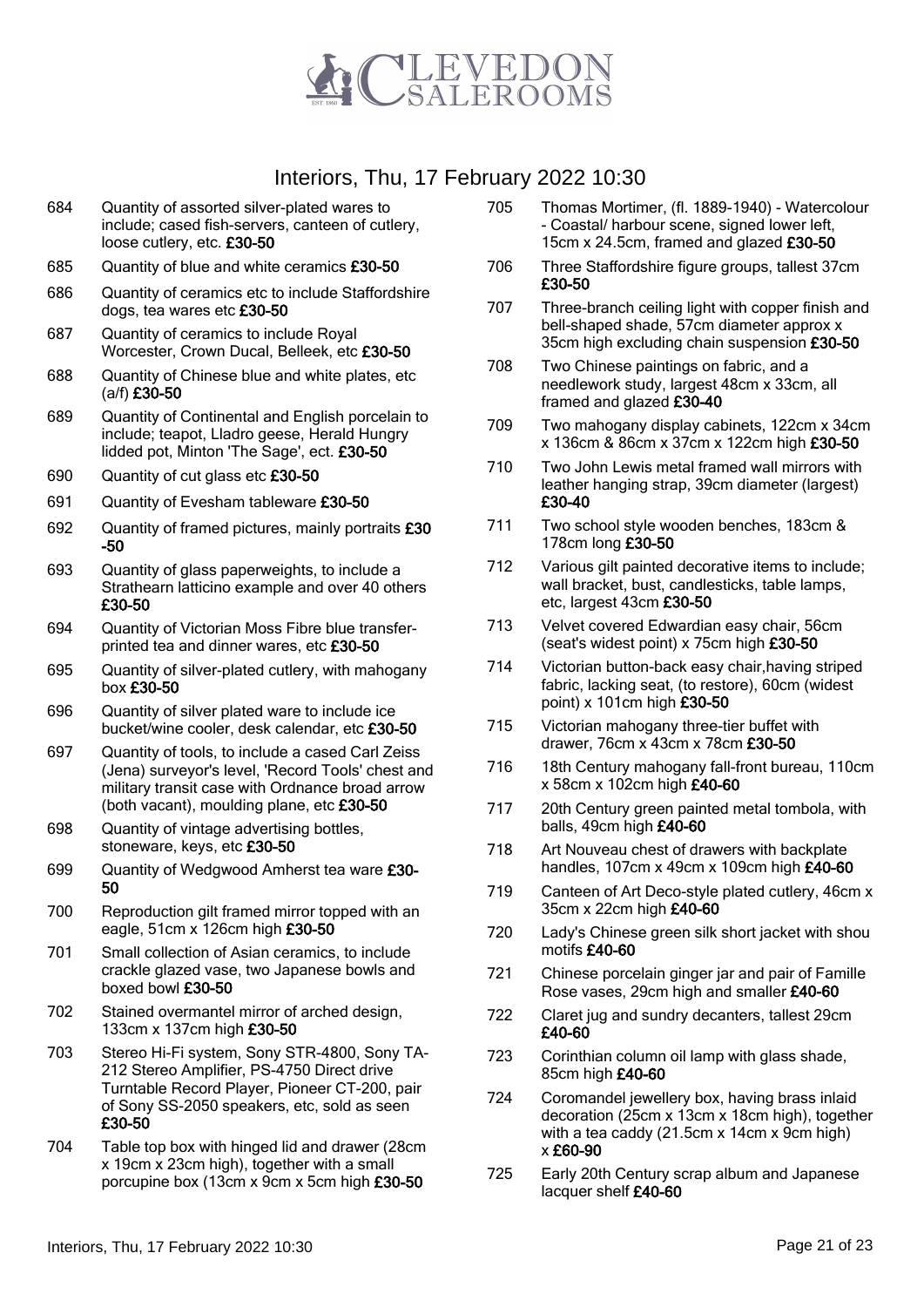

- 726 Edwardian circular occasional table, 64cm diameter x 73cm high £40-60
- 727 Edwardian lamp stand (92cm high), together with a brass-bound jardinière (87cm high) £40-60
- 728 Follower of Ilya Ivanovich Mashkov (1881-1944) - Oil on card - Lakeside scene with cottages, possibly Lake Geneva, inscribed in Cyrillic, 19cm x 24cm, framed £40-60
- 730 Framed trio of Delft tiles, 12.5cm x 13cm approx (tiles) £40-60
- 731 Group of Bristol interest prints, all framed £40-60
- 732 Large Chinese vase, 62cm high, together with a large table lamp having floral decoration against a dark green ground, 57cm high (ex. fitting and shade) £40-60
- 733 Laura Ashley 'Garrat' Colonial-style open bookcase, 124cm x 36cm x 183.5cm high £40- 60
- 734 Deep-buttoned armchair upholstered in blue plush, 68cm (seats widest point) x 87cm high £60-90
- 735 Mahogany cabinet bookcase, 80cm x 30cm x 176cm high £40-60
- 736 Modern pine pedestal desk, having a green leatherette writing surface, 125cm x 63cm x 75cm high £40-60
- 737 Nine NatWest Wade piggy banks (9) £40-60
- 738 20th Century oak linen-fold bedding chest of canted oblong form, 107cm x 48cm x 53cm £40- 60
- 739 Pair of 1930s rocking chairs upholstered in beige fabric, 55cm (seats widest point) x 81cm high £40-60
- 740 Pair of 1970s/1980s twelve bank disco light box, (sold untested and as a decorative item), 23cm x 79cm long £40-60
- 741 Pair of barley twist candlesticks together with a copper jelly mould, etc £40-60
- 742 Pair of open armchairs or 'throne' chairs, upholstered in pink fabric, 53cm (seats widest point) x 90cm high £40-60
- 743 Printed silk kimono, three-quarter length with flared short sleeves, in lilac and violet with floral decoration and with matching tie belt, approximately 103cm long £40-60
- 744 Quantity of coloured glass having various decoration £40-50
- 745 Set of eight 20th Century Hepplewhite style mahogany dining chairs £40-60
- 746 Small quantity of Asian ceramics to include; pair of jars with covers (18cm high), parrot figure, etc. £40-60
- 747 Sue Macartney-Snape Two signed limited edition prints - 'The Incredibly Rich Man' (147/600) and 'The Incredibily Rich Woman' (119/600), 49cm x 37cm, both framed and glazed £40-60
- 748 Three antique cloisonne items, together with assorted Japanese cloisonne, 15cm high and smaller £40-60
- 749 Twelve branch lustre drop electric brass chandelier, 50cm long (ex. chain) £40-60
- 750 Two 14th or 15th Century Javanese Majapahit Kingdom terracotta panels, each with relief decoration, 29cm x 18cm and smaller £40-60
- 751 Two limed oak chests of drawers, 76cm x 46cm x 80cm & 75cm x 43cm x 75cm high £40-60
- 752 Two modern gilt framed wall mirrors, 87cm x 112cm and smaller, (2) £40-60
- 753 Victorian ebonised nursing chair and salon chair (2) £40-60
- 754 Victorian walnut occasional table of oval snaptop design, 75cm x 48cm x 70cm £40-60
- 755 Wooden library steps, 96cm high £40-60
- 756 Button-back office swivel chair, with red leatherette upholstery, 60cm (seats widest point) x 96cm high £80-120
- 757 20th Century carved silvered six branch chandelier By repute from the Theatre Royal, Bath £50-70
- 758 Early 20th Century cheval mirror, 155cm high £50-80
- 759 Edwardian inlaid mahogany oval tray, having flowerhead paterae, ribbons and bellflower swags within wavy gallery, 68.5cm across brass handles £50-70
- 760 Laura Ashley cream painted two-door bookcase/ cabinet, 120cm x 39cm x 161cm high £50-80
- 761 Laura Ashley cream painted dresser base with dark wood top, 160cm x 47cm x 89cm high £50- 80
- 762 Royal Crown Derby teawares to include Imari & floral patterns £50-80
- 763 Two Chinese silk sleeve panels, 62cm x 25cm, both framed and glazed £50-70
- 764 Victorian walnut work table of octagonal form, 69cm high £50-70